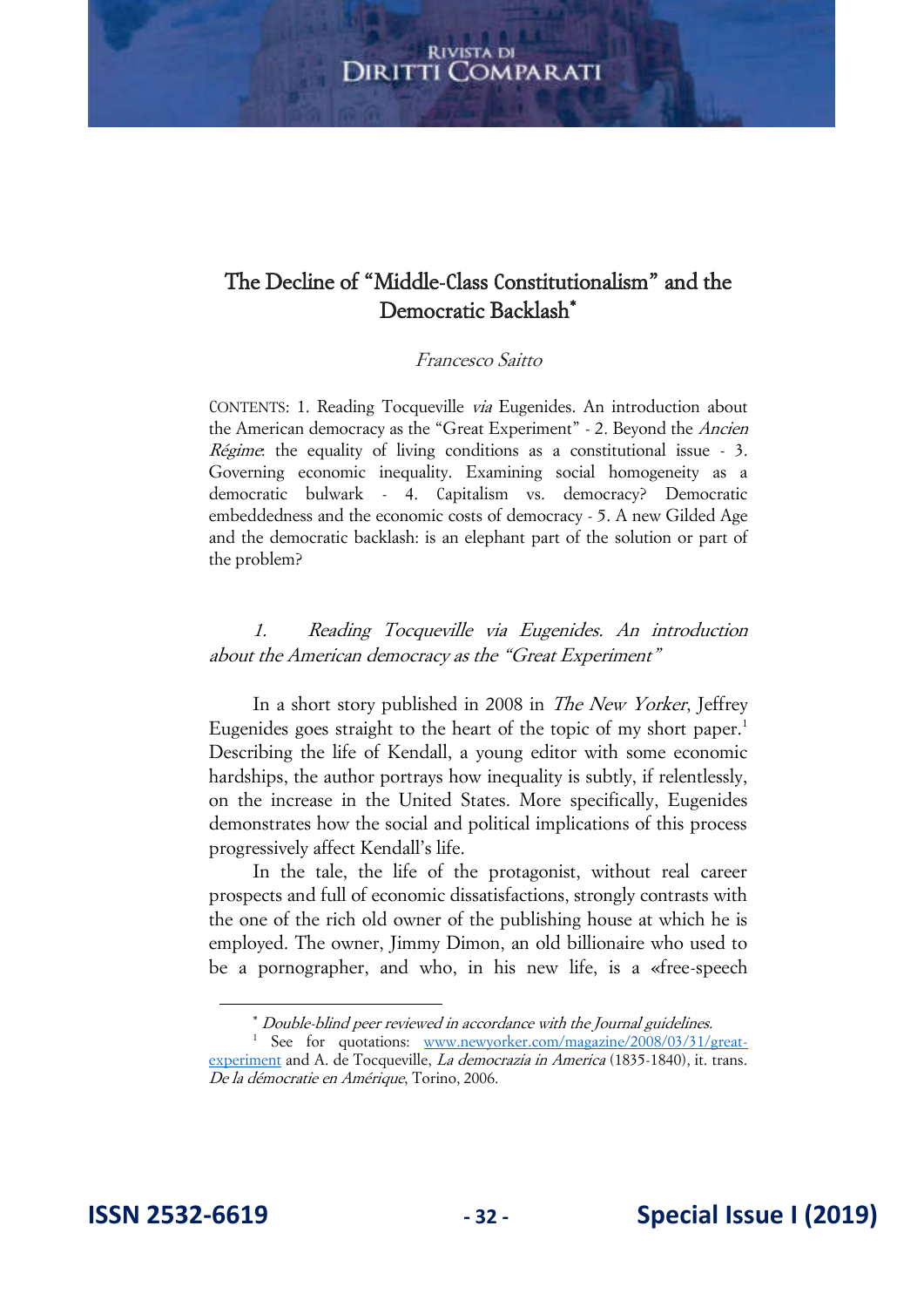Francesco Saitto The Decline of "Middle-Class Constitutionalism" and the Democratic Backlash

advocate and publisher of libertarian books», is financing a small publishing house. It is not by chance, that the publishing house is called "Great Experiment". It is a quotation of Tocqueville's masterpiece Democracy in America, Jimmy's favourite book.

Jimmy decides that the time is ripe to publish a new, simplified, edition of this book. More specifically, Kendall's goal is to select the book's «prescient bits», «picking out particularly tasty selections». Above all, Dimon loves the beginning, for example: «Among the novel objects that attracted my attention during my stay in the United States, nothing struck me more forcibly than the general equality of condition among the people». There is, apparently, a strong political engagement behind this idea. Jimmy seems to feel a moral duty to inspire and enhance a robust opinion movement, whose aim should be to overcome indifference regarding the social conditions of the poorest. He affirms: «What could be less in supply, in Bush's America, than equality of condition!». Nonetheless, a strong contradiction characterizes the manner in which he deals with his employee. For example, he decides not to provide Kendall and his family with health insurance, forcing Kendall to invest a portion of his (low) salary to bear its costs.

However, Jimmy's accountant, Piasecki, has an idea regarding how Kendall can overcome his financial difficulties. He suggests cheating their mutual boss, stating that Dimon is an old guy and he does not really care about anything. Kendall is uncertain as to what to do. First, to avoid this scenario, he asks his boss for health insurance coverage, explaining that saving this money would enable him to finance some necessary renovations at home. Unfortunately, Jimmy Dimon does not even consider his request. «That was never part of your package – Jimmy answers – I'm running a nonprofit here, kiddo. Piasecki just sent me the statements. We're in the red this year. We're in the red every year. All these books we publish, important,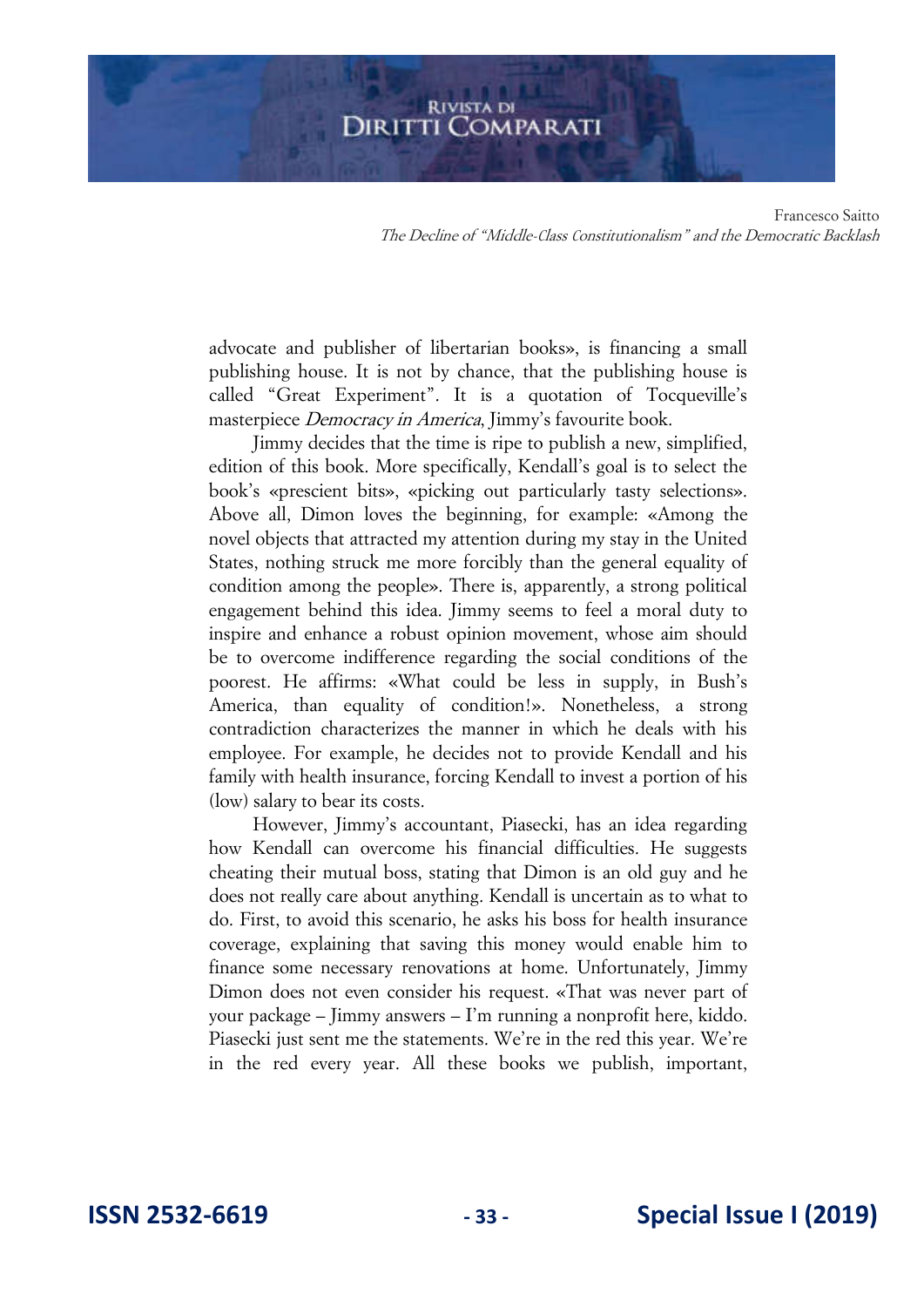Francesco Saitto The Decline of "Middle-Class Constitutionalism" and the Democratic Backlash

foundational, patriotic books – truly patriotic books – and nobody buys them! The people in this country are asleep!».

It could appear weird. Kendall has a job and a salary, but he does not earn enough to consider himself completely "free from want"<sup>2</sup> and, even worse, he seems totally powerless compared to his employer. Dimon can exercise, on the contrary, clear economic power over Kendall, who appears completely vulnerable, without any real protections. This condition triggers in him a dangerous perception. Working on *Democracy in America*, in fact, Kendall is strongly impressed by the differences between what he reads and the present state of American democracy.

Concurrently with his stream of thought, Kendall becomes enlightened by the economic gap between him and his parents, reflecting on a hypothetical intergenerational conflict. Kendall is not ashamed of his standard of life, as he «had never expected to be as rich as his parents», even though «he'd never imagined that he would earn so little or that it would bother him so much». He is rather afraid for his children; they «got older [and] Kendall began to compare their childhood unfavourably with his own». The conclusion has a bitter

<sup>&</sup>lt;sup>2</sup> This is one of the four freedoms quoted in the Roosevelt's Message to Congress in January 1941: the third one, namely the "freedom from want". See at least C. Sunstein, *The Second Bill of Rights. FDR's Unfinished Revolution and Why* We Need It More Than Ever, New York, 2004, passim and, on the transformations impressed by the New Deal, B. Ackerman, We the People. Transformations, Cambridge - London, 1998, passim. For a historical perspective, A. M. Schlesinger, The Age of Roosevelt (1957-1960), Voll. I-III, Boston-New York, 2003. See moreover, for an interesting historical perspective on the New Deal, considered to be an answer to the global crisis between capitalism and democracy of that time, K. K. Patel, The New Deal. A Global History (2016), it. trans. Il New Deal. Una storia globale, Torino, 2018 and, from a critical perspective, I. Katznelson, Fear Itself. The Origins of Our Time, New York, 2013. Stressing the «worldwide relevance of each "freedom"» (p. 47) and the necessity to "invest" in «global stability» (p. 114 ss.), see E. Borgwardt, A New Deal for the World, Cambridge, London, 2005.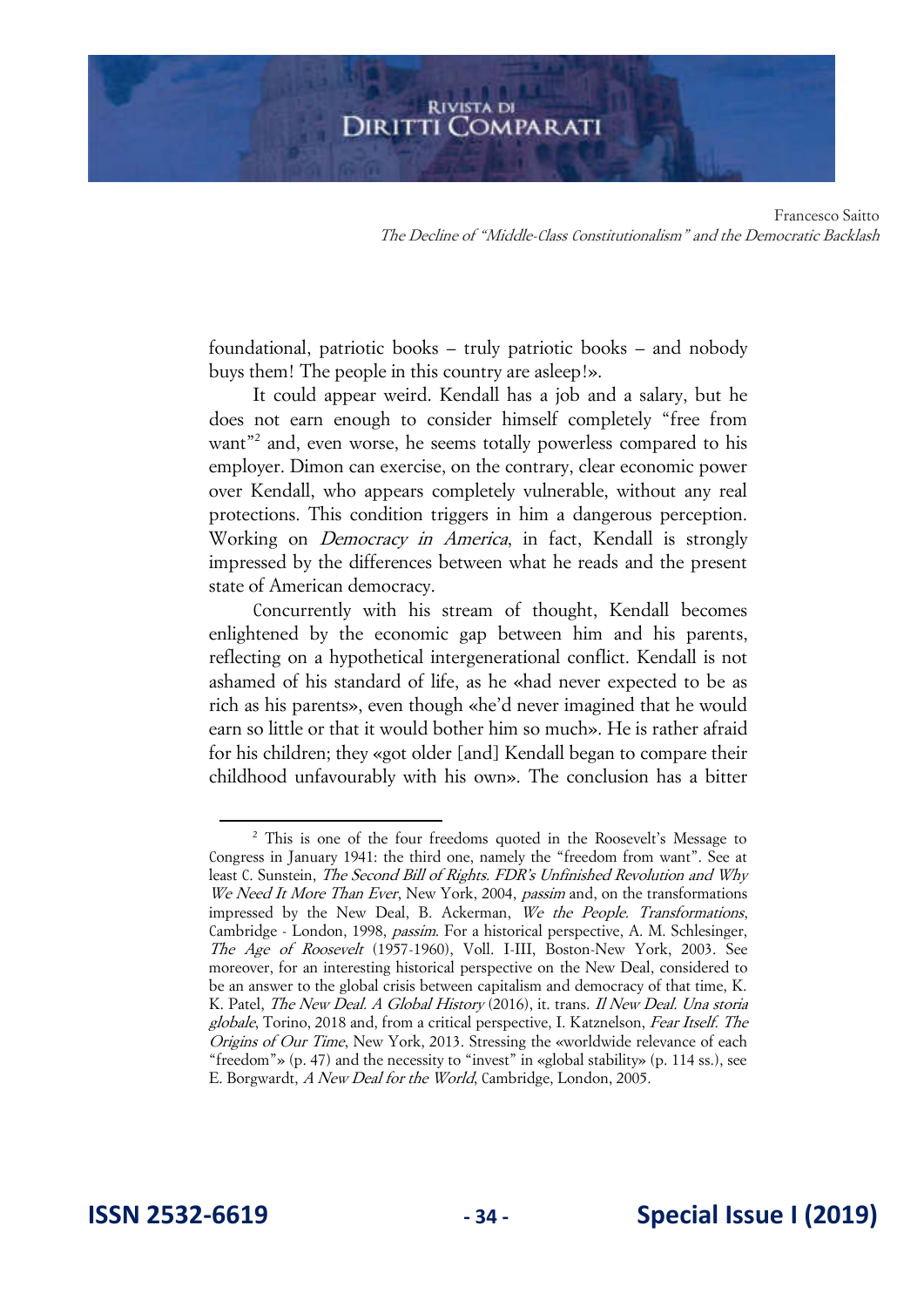taste: «How had it happened in one generation? […] Nowadays, if Kendall wanted to live as his own father had lived, he was going to have to hire a cleaning lady and a seamstress and a social secretary». His living conditions, on the contrary, reflect a «middle-class squalor» and he sees only one possible way out: committing a crime, even if he used to be one of the «most honest people». It seems a necessity, however, to save his children from a dangerous and overwhelming slippery slope.

I will not further describe the plot or reveal the end of the story. However, I would like to call the attention to what I consider the main problem: how equality of living conditions is politically relevant for a well-functioning liberal democracy, whose mode of production is based on an advanced capitalist economy.<sup>3</sup> Therefore, I will focus on the malfunctions of a democracy when inequality is no longer politically bearable. I see in this process the crisis of what I would define as "middle-class constitutionalism", whose main characteristic is not to create a homogenous and non-conflicting society of equals, but rather to offer preconditions to govern social and political conflicts in a constructive manner for the general welfare of society. Coping with the structural tendencies of a capitalist market economy, liberal democracies have, in fact, the responsibility to try to reconcile political equality with economic inequality.<sup>4</sup>

<sup>&</sup>lt;sup>3</sup> See J. Köcka, Geschichte der Kapitalismus (2013), it. trans. Capitalismo. Una breve storia, Roma, 2016.

<sup>&</sup>lt;sup>4</sup> For an interesting perspective, see S. M. Lipset, Some Social Requisites of Democracies: Economic Development and Political Legitimacy, in American Political Science Review, 1959, p. 69 ss.: «Increased wealth is not only related causally to the development of democracy by changing the social conditions of the workers, but it also affects the political role of the middle class through changing the shape of the stratification structure so that it shifts from an elongated pyramid, with a large lower-class base, to a diamond with a growing middle-class. A large middle class plays a mitigating role in moderating conflict since it is able to reward moderate and democratic parties and penalize extremist groups» (p. 83).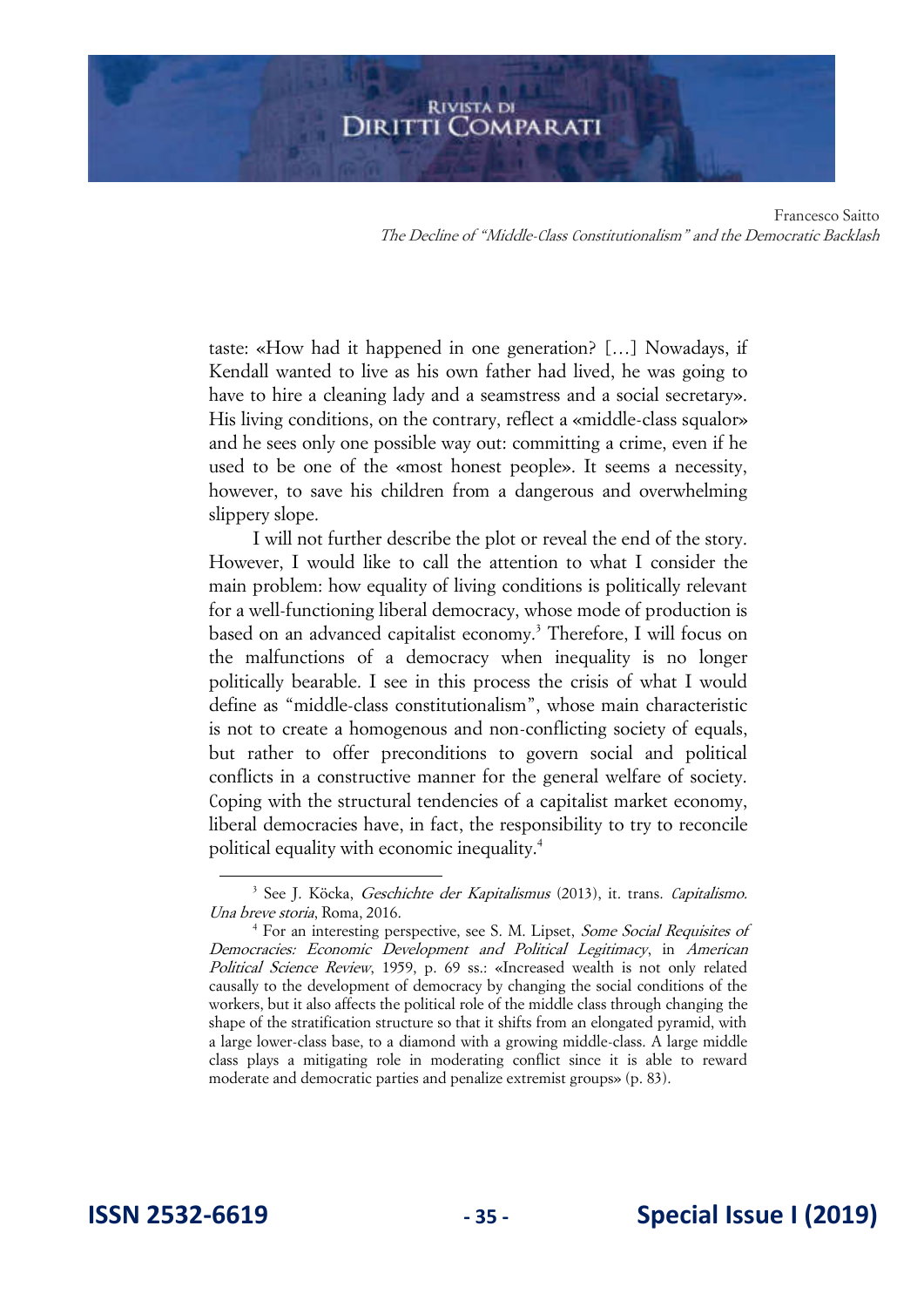# **RIVISTA DI DIRITTI COMPARATI**

Francesco Saitto The Decline of "Middle-Class Constitutionalism" and the Democratic Backlash

Unfortunately, the polemic and unstable balance between political equality and economic inequality cannot be considered achieved once for all time. This balance cannot be examined statically, as far as it is a structural contradiction of liberal democracies. It is a dynamic balance, which should be steadily able to acknowledge innovations and reconcile new arising conflicts. Therefore, the question how to govern this tension has consistently been one of the main features of the «political practice» of western countries in the twentieth century. From this perspective, this topic is related to the periodic «revival of the concept of economic justice» as a compelling political task, which «matches a decline of confidence in the beneficence, and indeed in the possibility, of a freely competitive market economy».<sup>5</sup>

At the national level, this task implies a perpetual commitment on at least two fronts: fostering fair rules on the production side (industrial relations) and coping with inequalities through significant distributive interventions (progressive income taxation and social rights with redistributive effects). Nowadays, unfortunately, that old balance between democracy and capitalism seems unsustainable and the concept of "economic justice" is again under pressure. Moreover, it no longer appears possible to find a new compromise, looking unilaterally at the national context. As Gramsci has already noted, after all, at the beginning of the twentieth century, "political nationalism" and "economic cosmopolitanism" are strictly related to each other and should be analysed and understood together.<sup>6</sup>

 $5$  C. B. Macpherson, *The Rise and Fall of Economic Justice*, in Id., *The Rise* and Fall of Economic Justice and Other Essays, Oxford, 1985, p. 14.

<sup>&</sup>lt;sup>6</sup> See A. Gramsci, *Quaderni del carcere*, II - Quaderni 6-11, a cura di V. Gerratana, Torino 2014, p. 748 and G. Vacca, Modernità alternative. Il Novecento di Antonio Gramsci, Torino, 2017, p. 93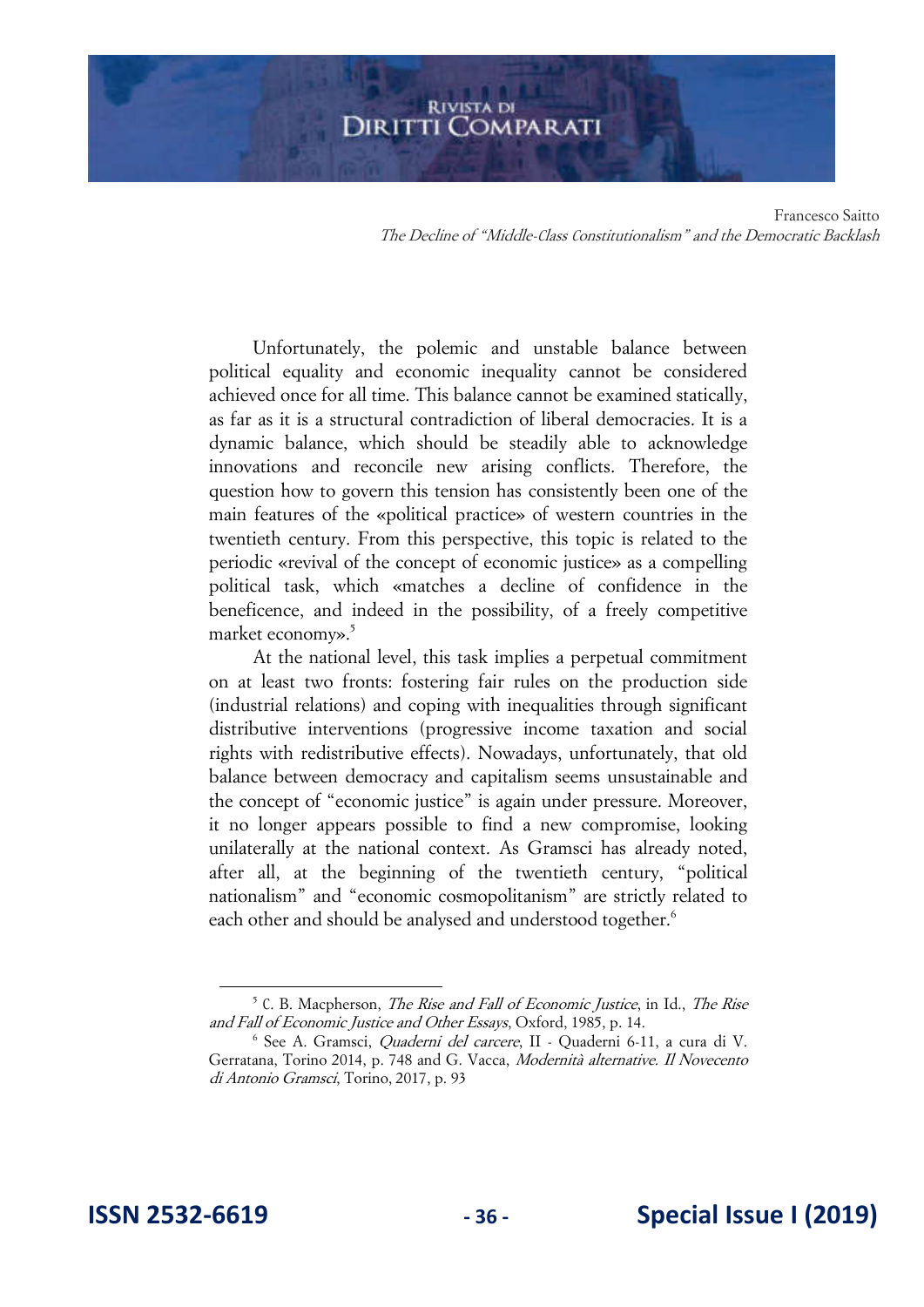# 2. Beyond the Ancien Régime: the equality of living conditions as a constitutional issue

Significant quotations from Tocqueville's seminal book are perfectly integrated in the Eugenides story. What emerges is that uniformity of living conditions for Tocqueville does not mean that it is necessary to find perfect economic equality nor the need for an invasive system of public welfare. This point helps us to avoid overemphasizing the different meanings that a complex and controversial concept like "equality of living conditions" could have in Europe and in the United States.

The «democratic movement» – the gradual progress toward equality of living conditions – is, according to Tocqueville, probably one of the most important features in understanding the future and the development – "the becoming" – of a civil and political "society/community". This trend appears to be a real imperative as long as the constitutional compromise is based on perfect equality of political rights: universal suffrage. Then, in different ways and times, each strong political democracy, since the "liberation of Prometheus"<sup>7</sup>, experiences its own path to achieving a sustainable degree of social homogeneity. It is not by chance that each country, more or less slowly and along with an increasingly important system of progressive taxation, developed its own tradition and its peculiar welfare model.<sup>8</sup> In this light, «the working class was the most

<sup>&</sup>lt;sup>7</sup> D. S. Landes, *The Unbound Prometeus* (1969), it. trans. *Il Prometeo* liberato, Torino, 2000.

<sup>&</sup>lt;sup>8</sup> See more specifically for the German experience, even if from a historical and comparative perspective, G. A. Ritter, Der Sozialstaat. Entstehung und Entwicklung im internationalen Vergleich, it. trans. Storia dello stato sociale, Roma-Bari, 2007. Moreover, see G. Esping-Andersen, The Three Worlds of Welfare Capitalism, Cambridge, 1990.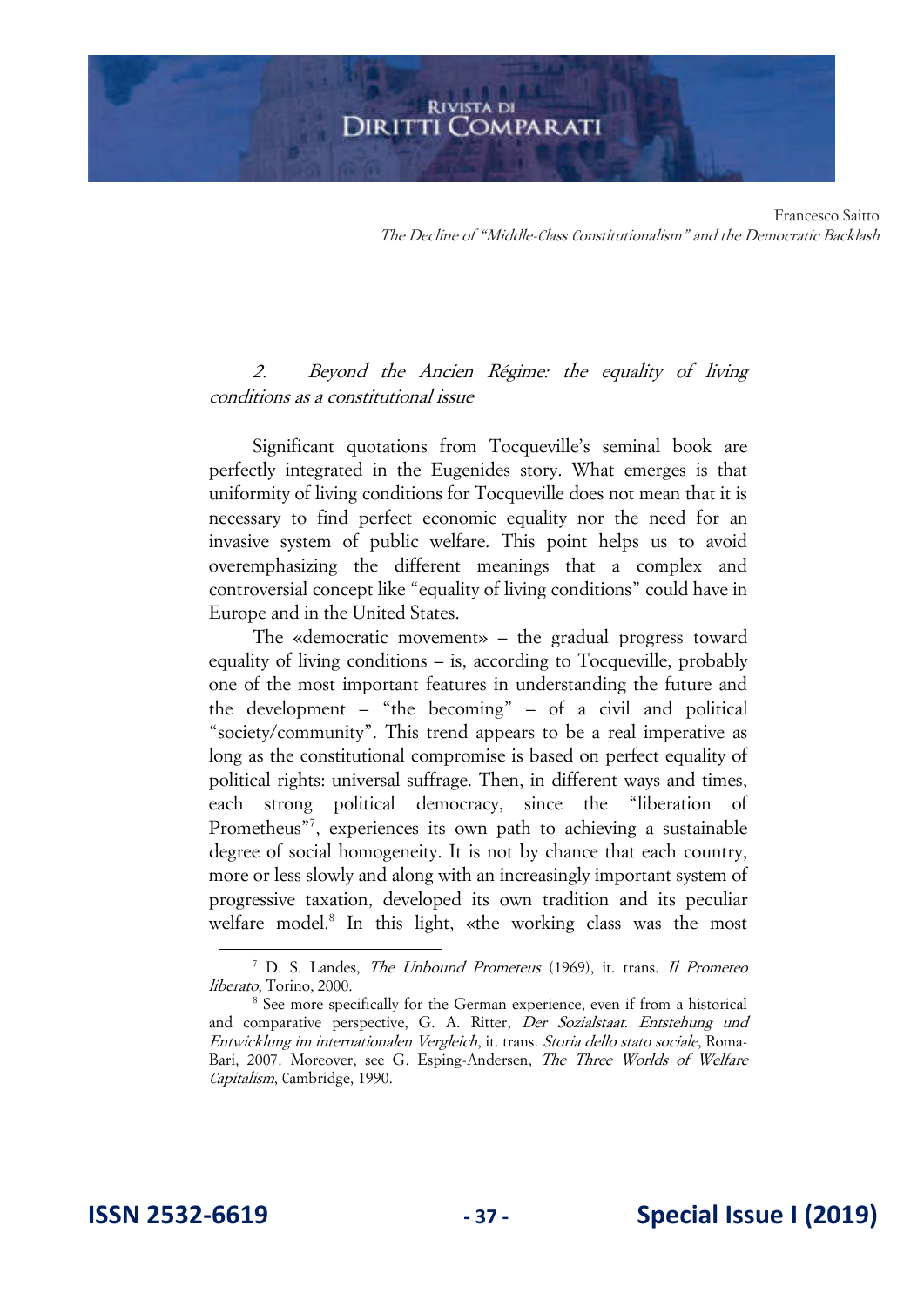Francesco Saitto The Decline of "Middle-Class Constitutionalism" and the Democratic Backlash

consistently pro-democratic force», considering that «capitalist development is associated with democracy because it transforms the class structure, strengthening the working and middle class».<sup>9</sup>

Nonetheless, it cannot be forgotten that the French observer knows very well that the «democratic movement» in the United States radically differs from the European one. Without an aristocracy, beyond the Atlantic Ocean, people's living conditions are progressively and naturally homogenizing, at least while the "frontier" was still open.<sup>10</sup> In the old system, in the so-called *Ancien Régime*, something similar to what American democracy produced would have been unfeasible. Louis Hartz clearly underlined this characteristic of "American liberalism", affirming that in the United States it was possible to find a "natural liberalism", without any traces of an old order.<sup>11</sup> From a different perspective, showing a similar mindset, Hannah Arendt examined the distinctive roots of the French and the American Revolutions, discovering them in the social context $12$ .

At that time in Europe, conversely, social differences were not just related to economic inequality, but were dependent on "status". Even after the French Revolution and the Industrial Revolution, the specific character of European socio-economic inequality remained. In Europe, some legacies of the old system inevitably continued to

<sup>&</sup>lt;sup>9</sup> See D. Rueschemeyer, E. Huber Stephens, J. D. Stephens, Capitalist Development and Democracy, Cambridge, 1992, p. 7-8; p. 45-47.

 $10$  See A. Buratti, *La frontiera americana. Una interpretazione costituzionale*, Verona, 2016. On this point, see moreover W. Sombart, Warum gibt es in den Vereinigten Staaten keinen Sozialismus? (1906), it. trans. Perchè negli Stati Uniti non c'è il socialismo?, Milano, 2006. On this topic see E. Foner, Why there is no socialism in the United States, in History Workshop, 1984, p. 57 ss.

 $11$  L. Hartz, *The Liberal Tradition in America* (1955), it. trans. *La tradizione* liberale in America, Milano, 1960.

 $12$  H. Arendt, *On Revolution* (1963), it. trans. *Sulla rivoluzione*, Torino, 2009.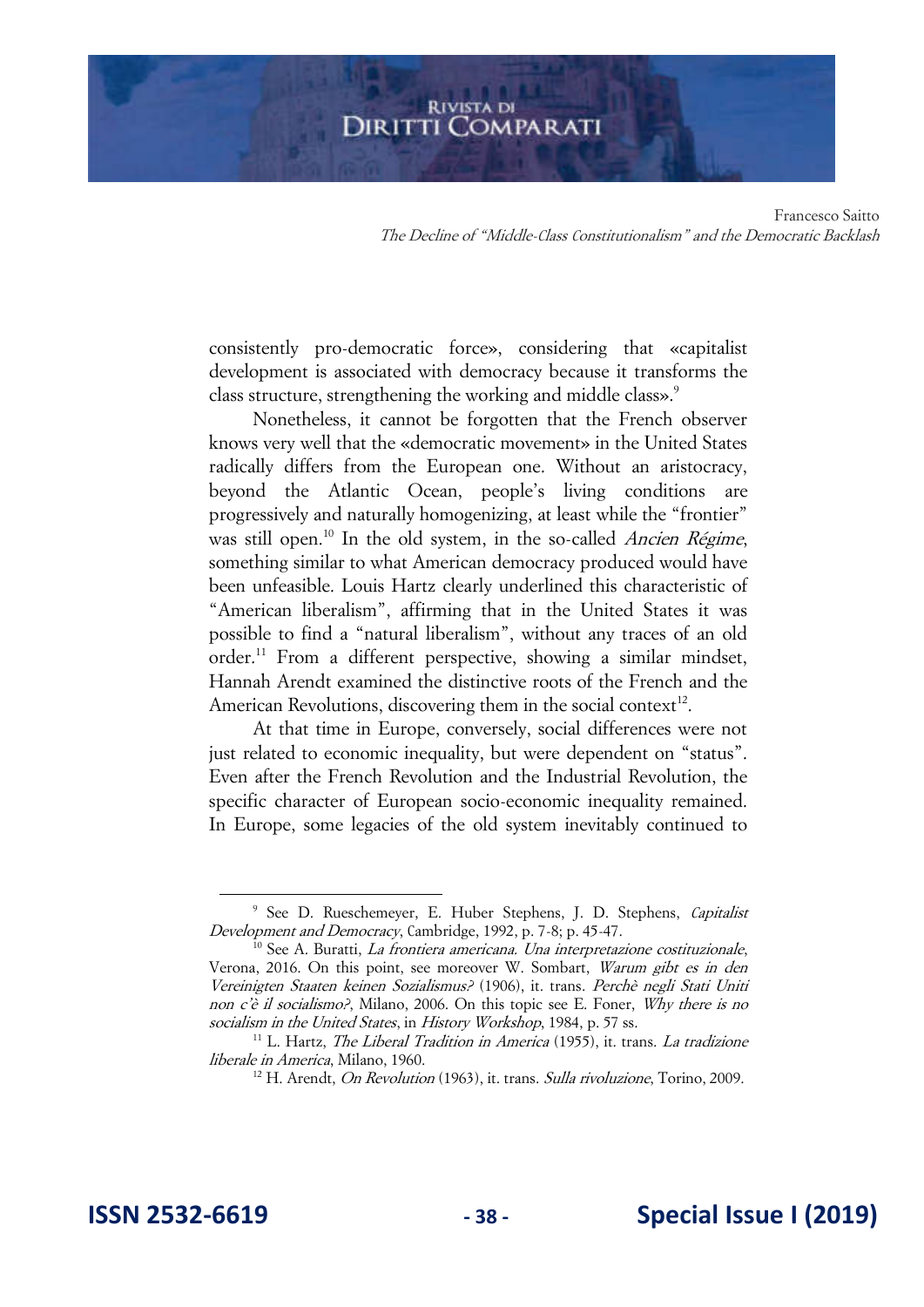Francesco Saitto The Decline of "Middle-Class Constitutionalism" and the Democratic Backlash

exist in the new "industrial society".<sup>13</sup> The clear *persistence of the old* regime, at least until the Great War, has been deeply examined by Arno J. Mayer. According to Mayer, the old order for a long time tried to slow its waning, opposing «the forces of inertia and resistance».<sup>14</sup> In this light, these forces until 1914 «contained and curbed» the new order and, more precisely, its «dynamic and expansive new society within the Anciens Régime that dominated Europe's historical landscape».<sup>15</sup>

In the nineteenth century, the old system was collapsing, even though «in its prime as well as in its perdurable extension into modern times, the *Anciens Régime* was [still] a distinctly pan-European phenomenon».<sup>16</sup> Meanwhile, however, the battle for social and political equality had already begun. Within the new European industrial society, nevertheless, a different form of inequality, namely economic inequality, among different social classes was born.<sup>17</sup>

<sup>&</sup>lt;sup>13</sup> R. Aron, *Dix-huit lecons sur le société industrielle* (1962), it. trans. *La* società industriale, Milano, 1971.

 $14$  A. J. Mayer, *The Persistence of the Old Regime. Europe to the Great War*, London, 1981: «Through losing ground to the forces of industrial capitalism, the forces of the old order were still sufficiently wilful and powerful to resist and slow down the course of history, if necessary by recourse to violence» (p. 4)

 $15$  A. J. Mayer, *The Persistence of the Old Regime. Europe to the Great War*, cit., p. 6.

 $16$  A. J. Mayer, *The Persistence of the Old Regime. Europe to the Great War*, cit., p. 6-7: «The old order's civil society was first and foremost a peasant economy and rural society dominated by hereditary and privileged nobilities. Except few bankers, merchants, and shipowners, the large fortunes and incomes were based in land. Across Europe the landed nobilities occupied first place not only in economic, social, and cultural terms but also politically».

<sup>&</sup>lt;sup>17</sup> On the role of "conflicts" in a pre-modern society, from a Machivellian perspective, see P. Pasquino, Political Theory, Order, and Threat, in Nomos, 1996, p. 19 ss., G. Borrelli, Repubblicanesimo e teoria dei conflitti in Machiavelli: un dibattito in corso, in L.M. Bassani, C. Vivanti (a cura di), Machiavelli nella storiografia e nel pensiero politico del XX Secolo, Milano, 2006, p. 329 ss. and F. Del Lucchese, «Disputare» e «combattere». Modi del conflitto nel pensiero politico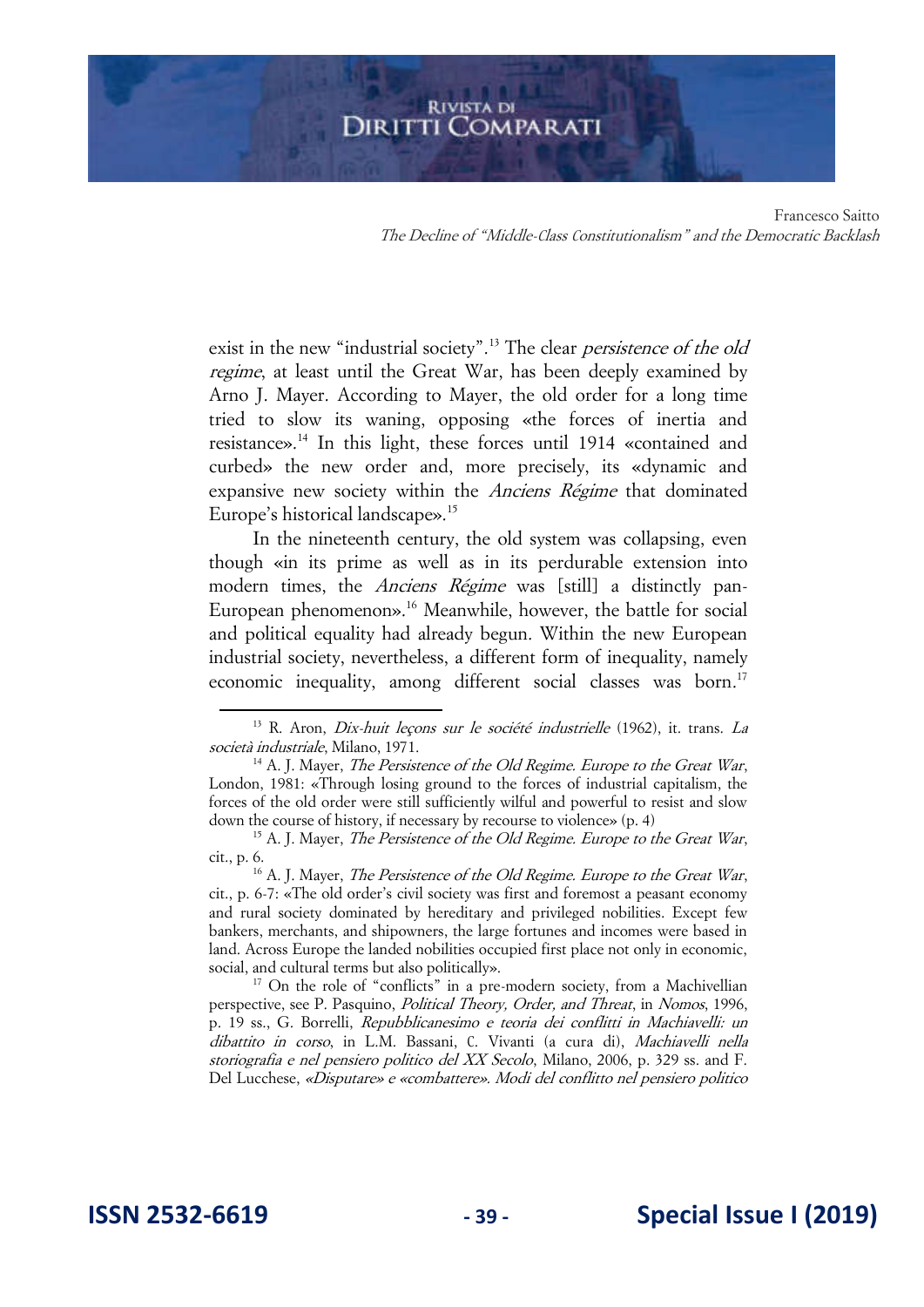# **RIVISTA DI DIRITTI COMPARATI**

Francesco Saitto The Decline of "Middle-Class Constitutionalism" and the Democratic Backlash

Whereas in the past it had been impossible to overcome birth conditions related to a fixed societal hierarchy, in the new order, the possibility of changing and improving one's economic status by working became a new potential threat to social stability, and progressively, a political claim. Against this backdrop the "assault on property rights" by classical liberal thinkers can be more clearly understood: they had to cope with an old order based on privileges like monopoly, slavery, inheritance laws, etc. $^{18}$ 

We must not forget that, albeit briefly, Tocqueville detects a risk in this homogenisation process. More precisely, he sees a peculiar form of "tyranny" around the corner: the "Tyranny of the Majority".<sup>19</sup> This form of tyranny can be considered twofold. At first glance, it refers to a political condition of the democratic arena. It is possible to find a Madisonian echo at this level.<sup>20</sup> Secondly, it concerns the risk of too high a level of conformism in the public space.<sup>21</sup> It is acute, but not surprising. Tocqueville marks a clear connection between equality of political rights and social equality as something fundamentally new.

di Niccolò Machiavelli, in Filosofia politica, 2001, p. 71 ss. On how to conceive conflicts A. Pizzorno, Come pensare il conflitto, in Id., Le radici della politica assoluta, Milano, 1994, p. 187 ss. Critically G. G. Balestrieri, I Discorsi di Machiavelli: una teoria dell'ordine, in La Cultura, 2018, p. 347 ss. See moreover, on the concepts of "social class" and "bourgeoisie", M. Cacciari, Passato futuro del «borghese», in A. Bonomi, M. Cacciari, G. De Rita (a cura di), Che fine ha fatto la borghesia?, Torino, 2004, p. 5 ss.

 $18$  E. Anderson, *The Great Reversal. How neoliberalism turned the economic* aspirations of classical liberalism upside down in favour of capital interests, in Progressive Review, 2018, p. 206 ss.

 $19$  See M. J. Horwitz, *Tocqueville and the Tyranny of the Majority*, in *The* Review of Politics, 1966, p. 293 ss.

 $^{20}$  On the two original souls of American democracy, R. Dahl, A Preface to a Democratic Theory (1956), it. trans. Prefazione alla teoria democratica, Milano, 1994.

<sup>&</sup>lt;sup>21</sup> G. Oskian, Tocqueville e le basi giuridiche della democrazia, Il Mulino, Bologna, 2014.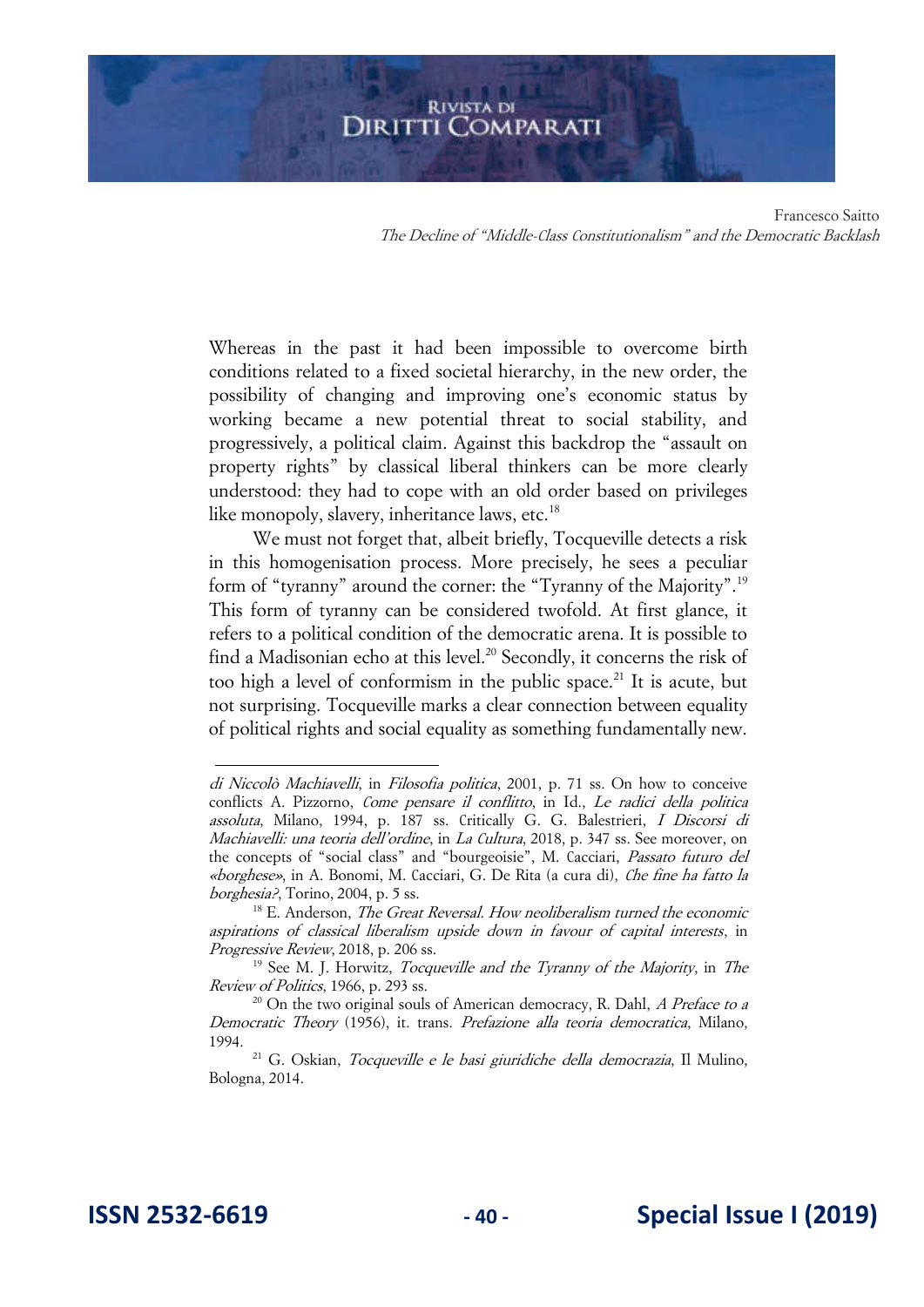John Stuart Mill denounced a similar danger in England<sup>22</sup>. Even if equality of living conditions brings clear advantages, new risks can be easily foreseen.<sup>23</sup>

This point appears particularly significant even nowadays, though from a different perspective. The attention of sociologists seems in fact increasingly attracted by a new form of individualism, shaping a new "society of singularities", that appears to reflect a «process of singularization».<sup>24</sup> Prima facie, in contrast to the old path of standardisation which characterized the first form of individualism at least since the nineteenth century, this process could conceal, however, a new and different form of conformism or new reasons for «resentment»<sup>25</sup>. This topics, nevertheless, opens up scenarios that cannot be explored here.

3. Governing economic inequality. Examining social homogeneity as a democratic bulwark

Considering the concept of "middle-class constitutionalism", it is necessary to analyse the Weimar Constitution and its attempt to shape a new balance between freedom (*Freiheit*) and equality (*Gleichheit*).

<sup>&</sup>lt;sup>22</sup> See J. S. Mill, *On Liberty* (1859), Harmondsworth, 1985.

 $^{23}$  M. I. Horwitz, *Tocqueville and the Tyranny of the Majority*, cit., p. 299 ss.

<sup>&</sup>lt;sup>24</sup> See A. Reckwitz, *Die Gesellschaft der Singularitäten*, Berlin, 2017 and I. Charim, Ich und die Anderen. Wie die neue Pluralisierung uns alle verändert, Wien, 2018.

<sup>&</sup>lt;sup>25</sup> See F. Fukuvama, *Identity. The Demand for Dignity and the Politics of* Resentment, New York, 2018: «while the economic inequalities arising from the last fifty or so years of globalization are a major factor explaining contemporary politics, economic grievances become much more acute when they are attached to feelings of indignity and disrespect» (p. 10-11). On the struggle for recognition, see A. Honneth, Riconoscimento. Storia di un'idea europea (2018), it. tran. Anerkennung. Eine Europäische Ideengeschichte, Milano, 2019.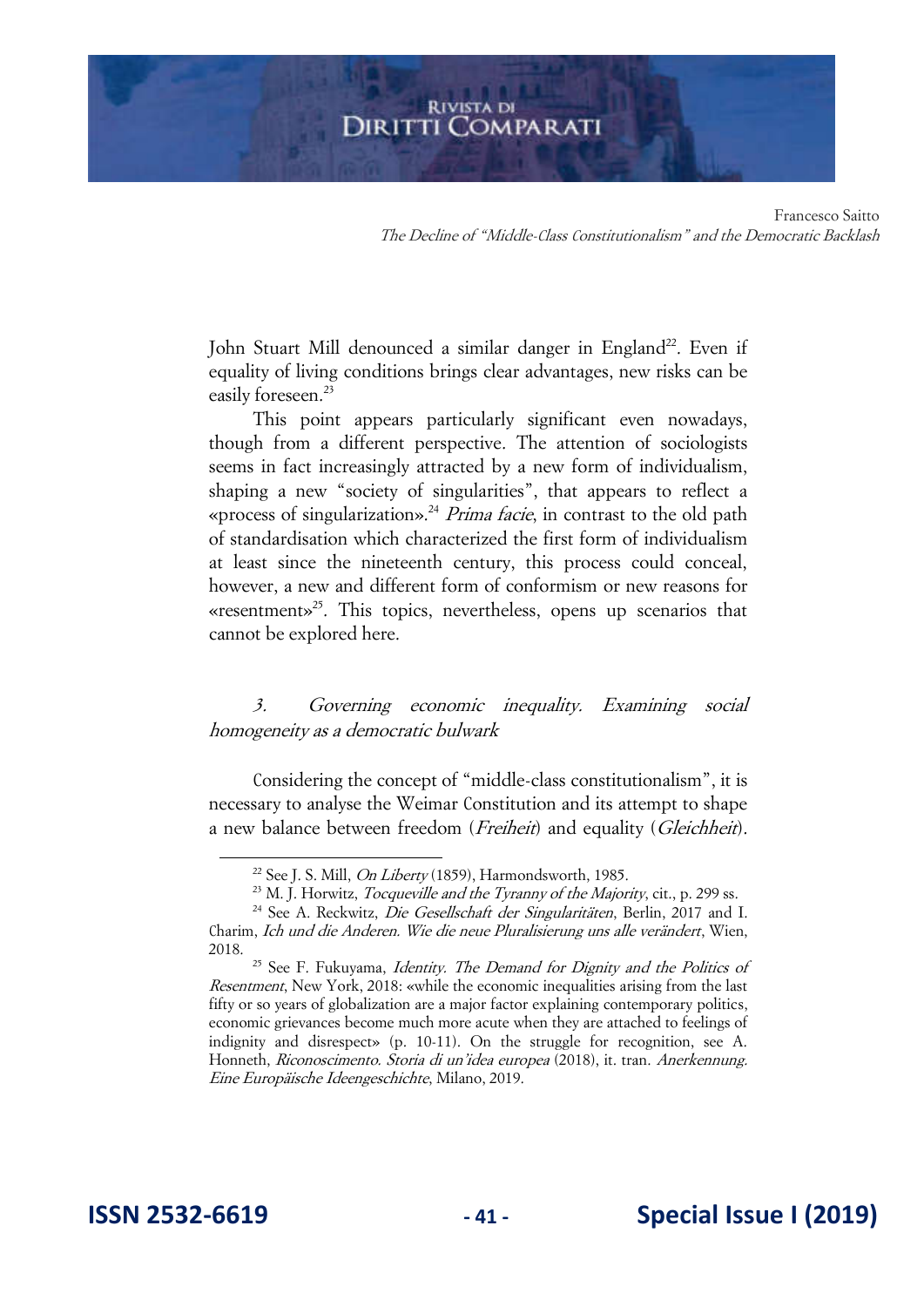Francesco Saitto The Decline of "Middle-Class Constitutionalism" and the Democratic Backlash

Reflecting a new idea of the relationship between state and society, $^{26}$ the Weimar Constitution (WRV) was in fact built on the attempt to reconcile clashing classes, whose crisis settlement should have been managed by the system of Councils (165 WRV). Within this framework, art. 164 *WRV*'s aim was to promote and protect an independent middle class (den selbständigen Mittelstand) from an excessive tax levy and its possible oppression and absorption in other social classes.<sup>27</sup> Even though the debate on the "Economic Constitution" at that time has been very complex and followed different paths,<sup>28</sup> the idea of "middle-class constitutionalism", as far as it is considered here, cannot reflect this conception.

More specifically, one of the main aims of the Weimar Constitution was to overcome social conflicts among classes, while keeping the classes rigidly separate. Moreover, the original conception of art. 164 WRV seems to have been inspired by the idea of a society rigidly divided into working class and owners of means of production, where the middle class seemed somehow an extraneous element.

It can be underlined that a crucial agent on the road towards dictatorship is traditionally considered to be the pauperization of the middle class. This class feared to collapsing into the working class, being flattened by the economic crisis.<sup>29</sup> Within a turbulent economic and political context, the Weimar constitutional protection of the

<sup>26</sup> On the features of the Weimar «Sozialverfassung» («social Constitution»), see recently C. Gusy, 100 Jahre Weimarer Verfassung, Tübingen, 2018, spec. p. 237 ss. and H. Dreier, C. Waldhoff (Hrsg.), Das Wagnis der Demokratie, München, 2018, spec. p. 195 ss.

 $^{27}$  P. Ridola, *La Costituzione della Repubblica di Weimar come «esperienza»* e come «paradigma», in Id., Stato e Costituzione in Germania, Torino, 2016, p. 45.

<sup>&</sup>lt;sup>28</sup> See F. Neumann, Über die Voraussetzungen und den Rechtsbegriff einer Wirtschaftsverfassung, in Die Arbeit, 1931, p. 588 ss. and H. Ehmke, Wirtschaft und Verfassung, Karlsruhe, 1961.

 $29$  See S. Kracauer, *Die Angestellten*, en. trans. *The Salaried Masses. Duty and* Distraction in Weimar Germany, Verso, London-New York, 1998.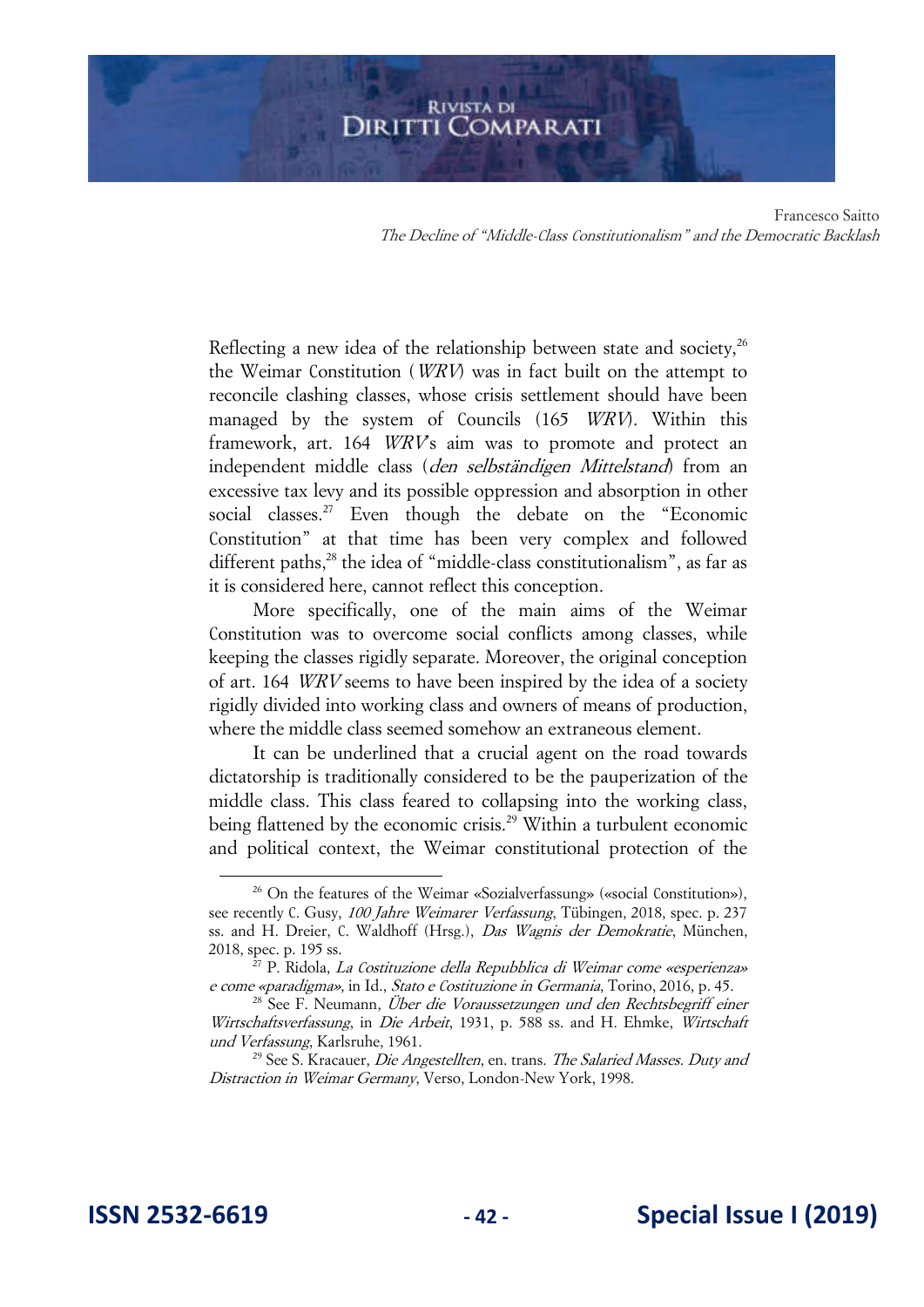middle class was not able to do anything to prevent the political process of progressive marginalisation, via pauperization, of that class.<sup>30</sup>

By using the concept of "middle-class constitutionalism", therefore, my purpose is rather to analyse, as Hermann Heller at that time underlined, speaking of the necessity of fostering «social homogeneity» to protect and enhance democracy, how inequality is democratically relevant, considering at the same time that a bearable level of it is nevertheless inevitable.<sup>31</sup> In other words, efforts to confront economic inequality imply the goal of guaranteeing and fostering political stability, considering social homogeneity and social mobility as politically necessary: the "bourgeoisie" cannot be considered *per se* «*the* protagonist of democracy».<sup>32</sup> At the same time, however, perfect economic equality cannot be achieved in a total and radical way, at least until the Constitution protects private property and, more in general, economic liberties as constitutional rights. This proposition can be considered a paradox. Nevertheless, it still characterizes the foundations of the contemporary structure of a democratic constitutional state, representing one of the preconditions of capitalism's embeddedness.

After all, in the Eugenides story, Kendall reads that Tocqueville does not mean that «there is any lack of wealthy individuals in the United States». However, the French author adds that «wealth circulates with inconceivable rapidity, and experience shows that it is

<sup>&</sup>lt;sup>30</sup> For the historical context, B. Kohler, U. Wilhelm, A. Wirsching (Hrsg.), Weimarer Verhältnisse? Historische Lektionen für unsere Demokratie, Ditzingen, 2018.

<sup>&</sup>lt;sup>31</sup> H. Heller, *Politische Demokratie und soziale Homogeneität* (1928), it. trans. Democrazia politica e omogeneità sociale, in U. Pomarici (a cura di), Stato di diritto o dittatura? e altri scritti, Napoli, 2017, p. 9 ss.

<sup>&</sup>lt;sup>32</sup> D. Rueschemeyer, E. Huber Stephens, J. D. Stephens, *Capitalist* Development and Democracy, cit., p. 46.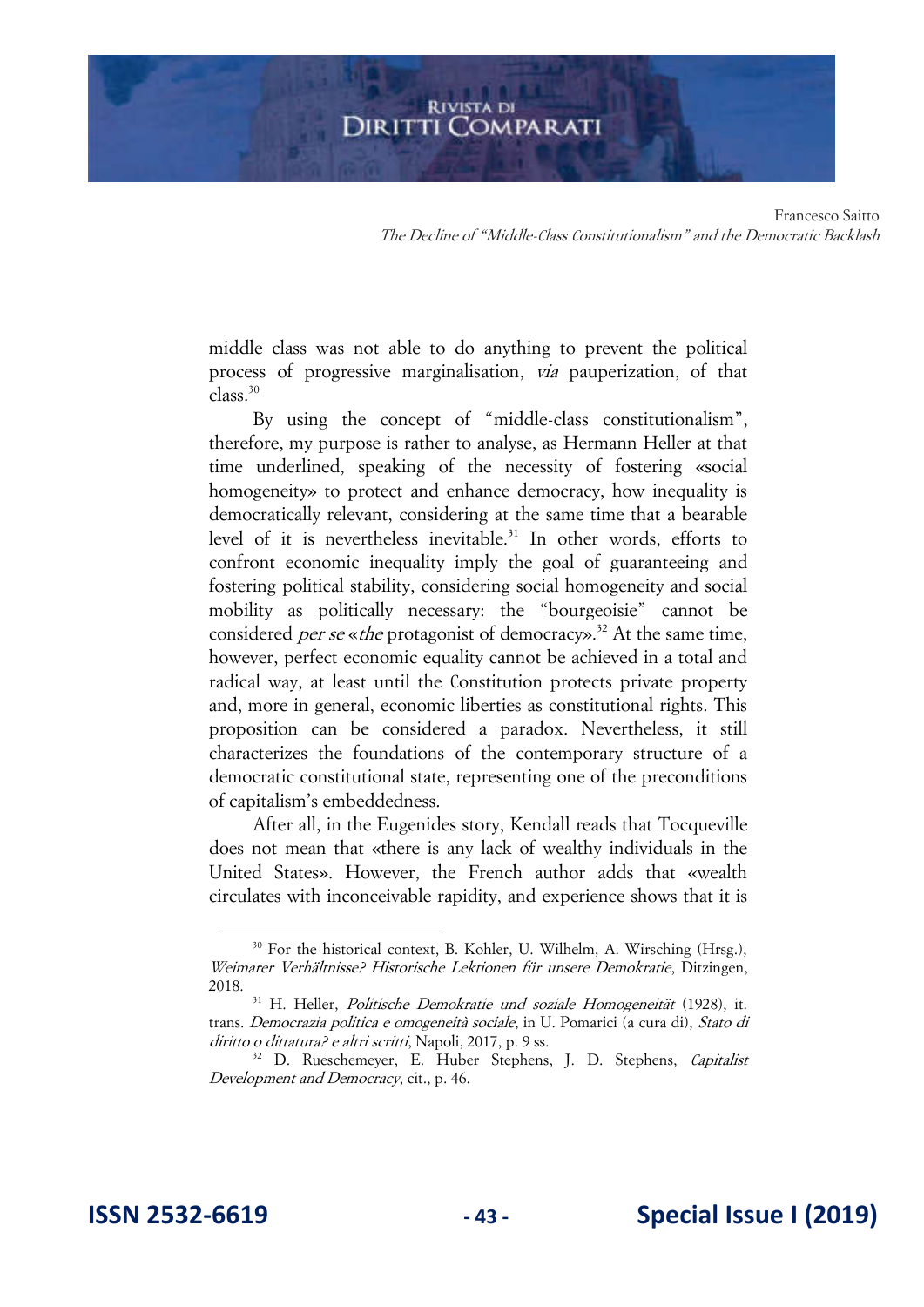# **RIVISTA DI DIRITTI COMPARATI**

Francesco Saitto The Decline of "Middle-Class Constitutionalism" and the Democratic Backlash

rare to find two succeeding generations in the full enjoyment of it». Once more it is clear that democracy needs certain economic conditions to improve and grow. As Tocqueville noted, focusing on the United States where equality of living conditions used to be something natural, the need for the construction of a sound balance among different instances and conflicting social conditions implies the necessity of tools that allow the redistribution of wealth among the people. Everybody needs to have the chance and the opportunity to improve his/her status.

Since the crisis of the Weimar Republic, considered as a paradigm and as an experience, $33$  the problem of how to combine the structural existence of economic inequalities and the necessity of guaranteeing political stability, therefore, has emerged repeatedly in different ways. The political understanding of how classes should relate could reflect, for instance, either the Marxian view of social conflict or the organicist idea of a pacific inter-classism. Nonetheless, it does not exempt from consideration that in a constitutional state, based on a pluralist representative democracy and on capitalism as a method of production, governing and recomposing tensions in a fruitful and peaceful way for the general welfare is a compelling political task.<sup>34</sup>

From a constitutional point of view, politics should consider the necessity of fostering and enhancing the creation of a system characterised by a strong social mobility, in which the majority belongs to a highly differentiated and pluralist middle class. This class should reflect a widespread social homogeneity and existing

<sup>33</sup> P. Ridola, La Costituzione della Repubblica di Weimar come «esperienza» e come «paradigma», cit., p. 26 ss.

<sup>&</sup>lt;sup>34</sup> See D. Rueschemeyer, E. Huber Stephens, J. D. Stephens, *Capitalist* Development and Democracy, cit., p. 40 ss.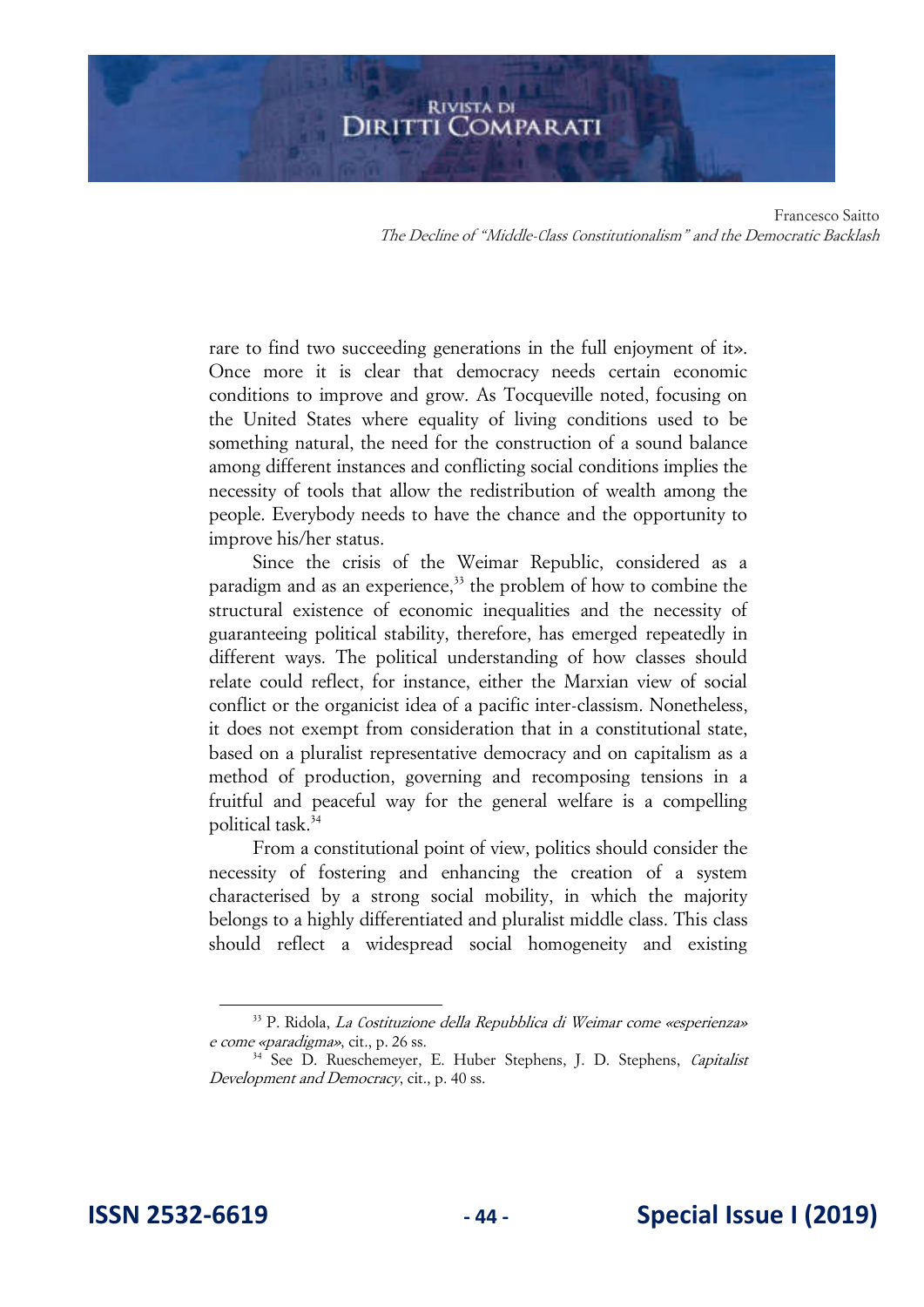inequalities should not be perceived as morally unjust.<sup>35</sup> Moreover, inequalities should be corrected by state regulations, a fair system of progressive taxation and state interventions in the economic system, whose main aim should be to avoid forms of marginalisation and stigmatisation. Finally, everybody should have the right to selfdetermination, equal dignity, and, at least, the same opportunities to compete and therefore to succeed (Chancengleichheit). Nowadays, however, the challenge is to test this model in an emerging global context, which is stressing the old national order.<sup>36</sup>

# 4. Capitalism vs. Democracy? Democratic embeddedness and the economic costs of democracy

The Tocqueville belief that equality of living conditions is a first, if not absolute, guarantee against political instability, is an interesting point of view that can shine a light on the present situation. Capitalism is a successful tool to create wealth, which in part should be shared. However, this conclusion cannot be taken for granted. Thus, coping with inequality and poverty becomes a new challenge for a constitutional democratic system and the key factor in saving

<sup>&</sup>lt;sup>35</sup> For example it can be somehow justified as morally just according to J. Rawls, A Theory of Justice (1971), it. trans. Una teoria della giustizia, Feltrinelli, Milano, 2008 or even more severely, criticizing the so-called "double-standard", by T. Pogge, Povertà mondiale e diritti umani. Responsabilità e riforme cosmopolite, Laterza, Roma-Bari, 2010.

<sup>&</sup>lt;sup>36</sup> See H. Kissinger, *World Order. Reflections on the Character of Nations* and the Course of History, London, 2014.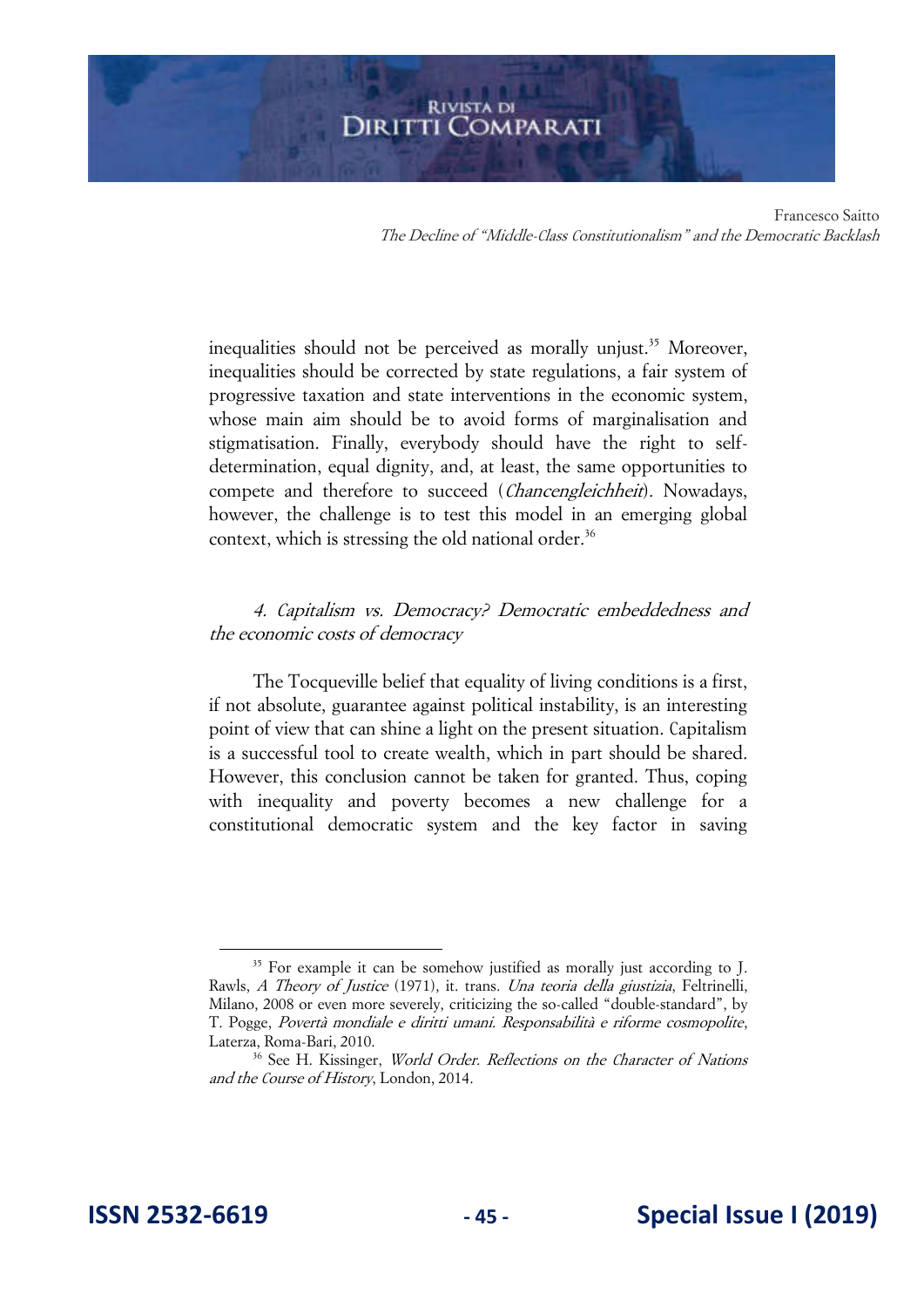Francesco Saitto The Decline of "Middle-Class Constitutionalism" and the Democratic Backlash

capitalism from itself.<sup>37</sup> This outcome, however, must be considered nowadays not only from a national perspective, but also a global one.<sup>38</sup>

At the national level, the shaping of "middle-class constitutionalism" can be historically considered as a reflection of efforts to embed capitalism. Capitalism, as far as it fosters economic growth of a country and improves the standard of living of the population, can be conceived as a pillar of democratic stability,<sup>39</sup> producing a legitimising effect on politics.<sup>40</sup> To achieve that goal, capitalism is, however, a double-edged sword. On the one hand, it is a successful method to create new wealth, even though it is often characterized by cyclical crises. On the other hand, capitalism's aims are *per se* inevitably incompatible with all the redistributive efforts of the contemporary constitutional state. Capitalism presents as necessary features profit ends, private property for the means of production, and a structural order of economic inequality. The role of politics is to take into consideration the reasons for social homogeneity, protecting, supporting, and improving the preconditions of sustainable economic growth.

 $37$  See for example R. B. Reich, *Saving Capitalism* (2015), it. trans. *Come* salvare il capitalismo, Roma, 2015.

<sup>&</sup>lt;sup>38</sup> See M. Jacobs, M. Mazzucato (eds.), *Rethinking Capitalism. Economics and* Policy for Sustainable and Inclusive Growth, Chichester, 2016 and, for a different opinion on how to imagine the future of capitalism in a globalized world, J. Hickel, The Divide. A Brief Guide to Global Inequality and Its Solutions (2017), it. trans. The Divide. Guida per risolvere la disuguaglianza globale, Milano, 2018. For a similar perspective, criticizing the recent developments of advanced capitalism, see S. Sassen, Expulsions: Brutality and Complexity in the Global Economy (2014), it. trans. Espulsioni e complessità nell'economia globale, Bologna, 2015, spec. p. 91 ss.

<sup>&</sup>lt;sup>39</sup> See J. F. Helliwell, *Empirical Linkages Between Democracy and Economic* Growth, in British Journal of Political Science, 1994, p. 225-248.

<sup>&</sup>lt;sup>40</sup> See G. Poggi, *La vicenda dello stato moderno. Profilo sociologico*, Il Mulino, Bologna, 1978, 191 and M. Foucault, *Naissance de la Biolopolitique* (1978-1979; 2004), it. trans. Nascita della biopolitica (2004), Feltrinelli, Milano 2009, p. 81.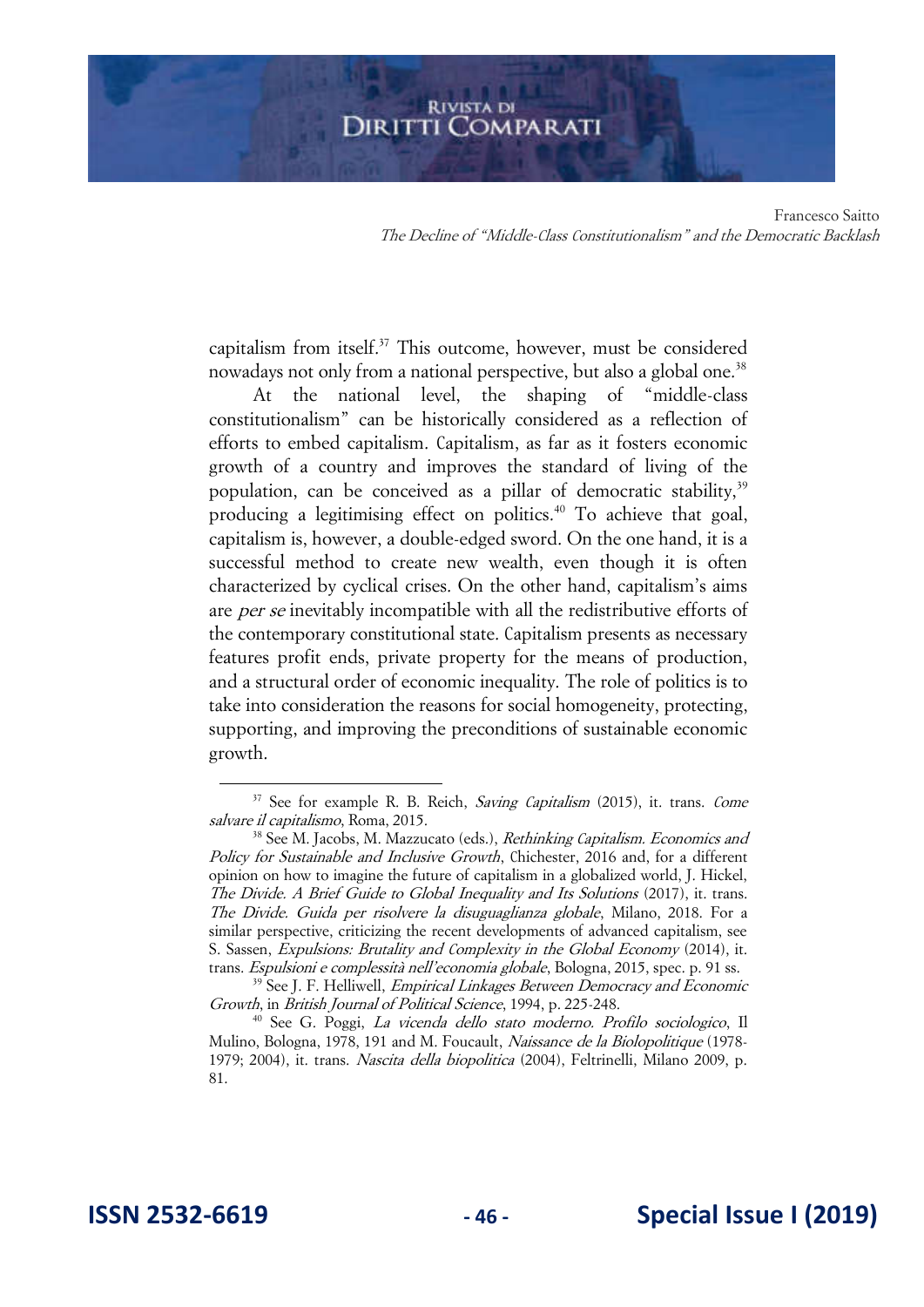Francesco Saitto The Decline of "Middle-Class Constitutionalism" and the Democratic Backlash

Slowly, in particular after World War II, in a small part of the Western world, the «democratic movement» apparently succeeded in the creation of a majority composed of more or less homogenous living conditions. There will always be wealthy and poor people. The greatest part of the population, however, should belong to a widespread, economically homogeneous, middle class. Therefore, even if a pluralist public space (*Öffentlichkeit*) must be considered as a necessary precondition for a sound democracy and a constitutional value,<sup>41</sup> the middle class, from this perspective, may represent an element in fostering political stability.<sup>42</sup>

The new compromise between capitalism and democracy, traditionally defined as Keynesian,<sup>43</sup> provided the majority with a chance to improve their economic standard of living by working, progressively offering protection against economic marginalisation through the welfare state at the national level and "embedding liberalism" at the international level.<sup>44</sup> Capitalism and democracy in this light represented the key factors of an unstable compromise between a bearable economic inequality, freedom, equality before the laws, and political stability.<sup>45</sup>

<sup>&</sup>lt;sup>41</sup> On the implications of this concept, see P. Häberle, Verfassung als offentlicher Prozess, Berlin, 1996, spec. 121 ss., p. 155 ss. and p. 225 ss.

 $42$  R. Aron, *La società industriale*, cit., p. 29 ss.

<sup>&</sup>lt;sup>43</sup> See R. Skidelsky, *Keynes. The Return of The Return of the Master*, London, 2009.

<sup>&</sup>lt;sup>44</sup> J. G. Ruggie, *International Regimes*, *Transactions*, and Change: Embedded Liberalism in the Postwar Economic Order, in International Organization, 1982, p. 379 ss. and Id, Globalization and the Embedded Liberalism Compromise: The End of an Era?, in MPIfG Working Paper, 97/1. Moreover, R. Gilpin, The Political Economy of International Relations, Princeton University Press, Princeton, 1987, spec. p. 341 ss.

 $45$  See G. Therborn, *The Rule of Capital and the Rise of Democracy*, in New Left Review I/103, 1977 on the two paradoxes which govern the relation between capitalism and democracy.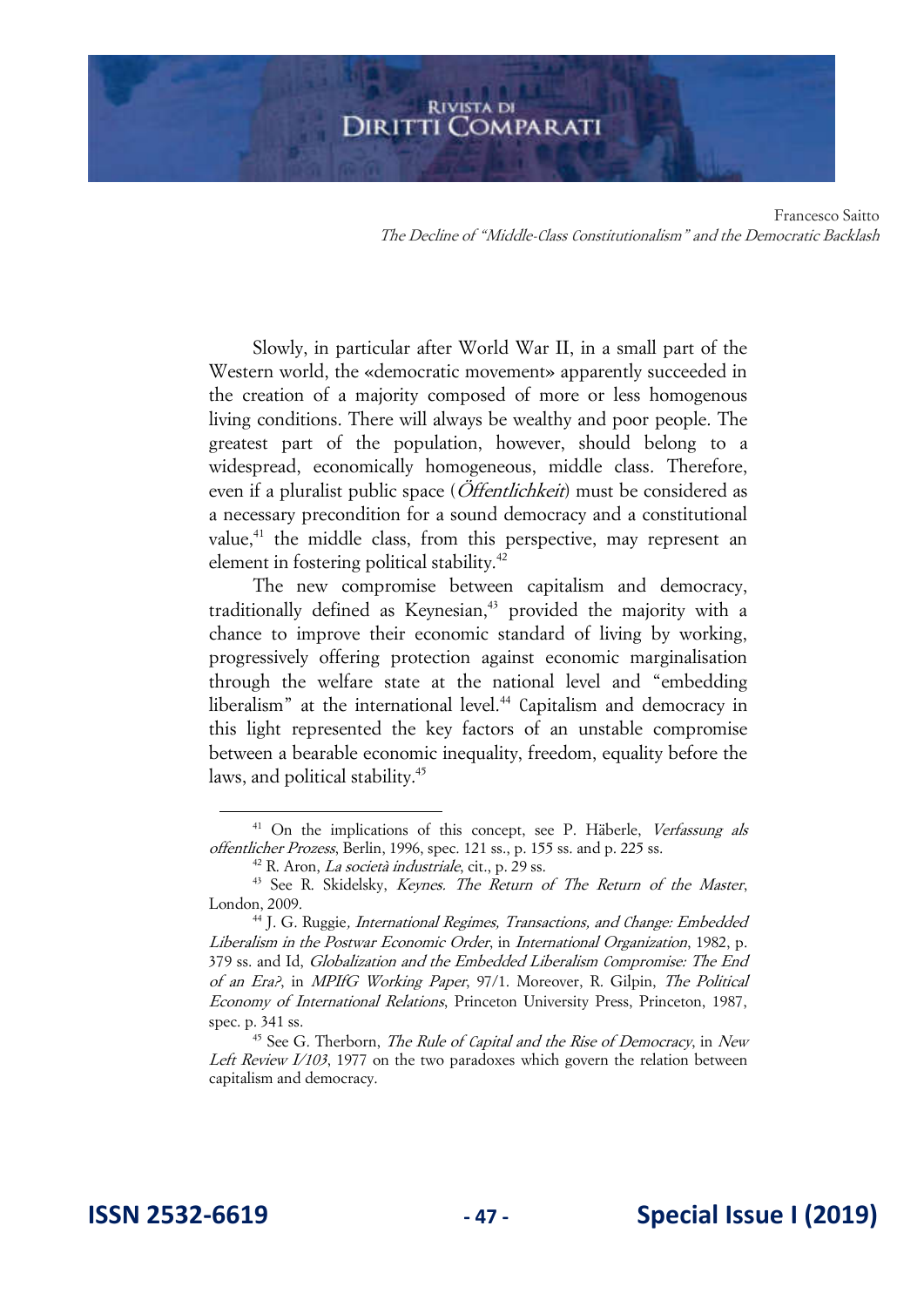Francesco Saitto The Decline of "Middle-Class Constitutionalism" and the Democratic Backlash

However, the decline of this compromise, which embedded capitalism, potentially foreshadows the crisis of the present democratic order and its social blend of classes. Since the mid-1970s, it has been possible to see «a widening gap between productivity and income», considering that «economic policies have been steadily changing to favour capital interests over the interests of workers».<sup>46</sup> Conflicts, as stated, are not *per se* a guarantee of stability. Rather, as Hirschman affirmed, the fruitful compromise, which transformed conflicts into economic prosperity and democratic stability, occurred for clear historical reasons «specifically to the democratic market societies of the West».<sup>47</sup> The element of instability can be identified in the fact that democracy has significant economic costs for capitalism. This point partially explains the turbulent relationship between capitalism and democracy and its transformative tension and the attempt to overcome the rules of capitalism's embeddedness. Nowadays, the forms of capitalism's embeddedness with democracy do not seem completely fit to guarantee an enduring balance, thereby producing political instability and significant democratic backlash.<sup>48</sup> Zielonka affirmed that «we are witnessing a counter-revolution».<sup>49</sup>

<sup>&</sup>lt;sup>46</sup> E. Anderson, *The Great Reversal. How neoliberalism turned the economic* aspirations of classical liberalism upside down in favour of capital interests, cit., p. 203-204.

<sup>&</sup>lt;sup>47</sup> A. O. Hirschman, *Social Conflicts as Pillars of Democratic Market Society*, in Political Theory, 1994, p. 203-218, p. 211.

<sup>&</sup>lt;sup>48</sup> See C. Mudde, *The Populist Zeitgeist*, in *Government and Opposition*, 2004, p. 541 ss. and R. Cuperus, The Populist Deficiency of European Social Democracy, in IPG, 2003, p. 83 ss., whose idea is that «populist movements react to the downside of modernization», being «a response to social crisis» (p. 84). Moreover see E. Anderson, The Great Reversal. How neoliberalism turned the economic aspirations of classical liberalism upside down in favour of capital interests, cit., p. 212.

<sup>49</sup> J. Zielonka, Counter-Revolution. Liberal Europe in Retreat, Oxford, 2018, 2, considering that he sees a «democratic malaise», in which the «current counter-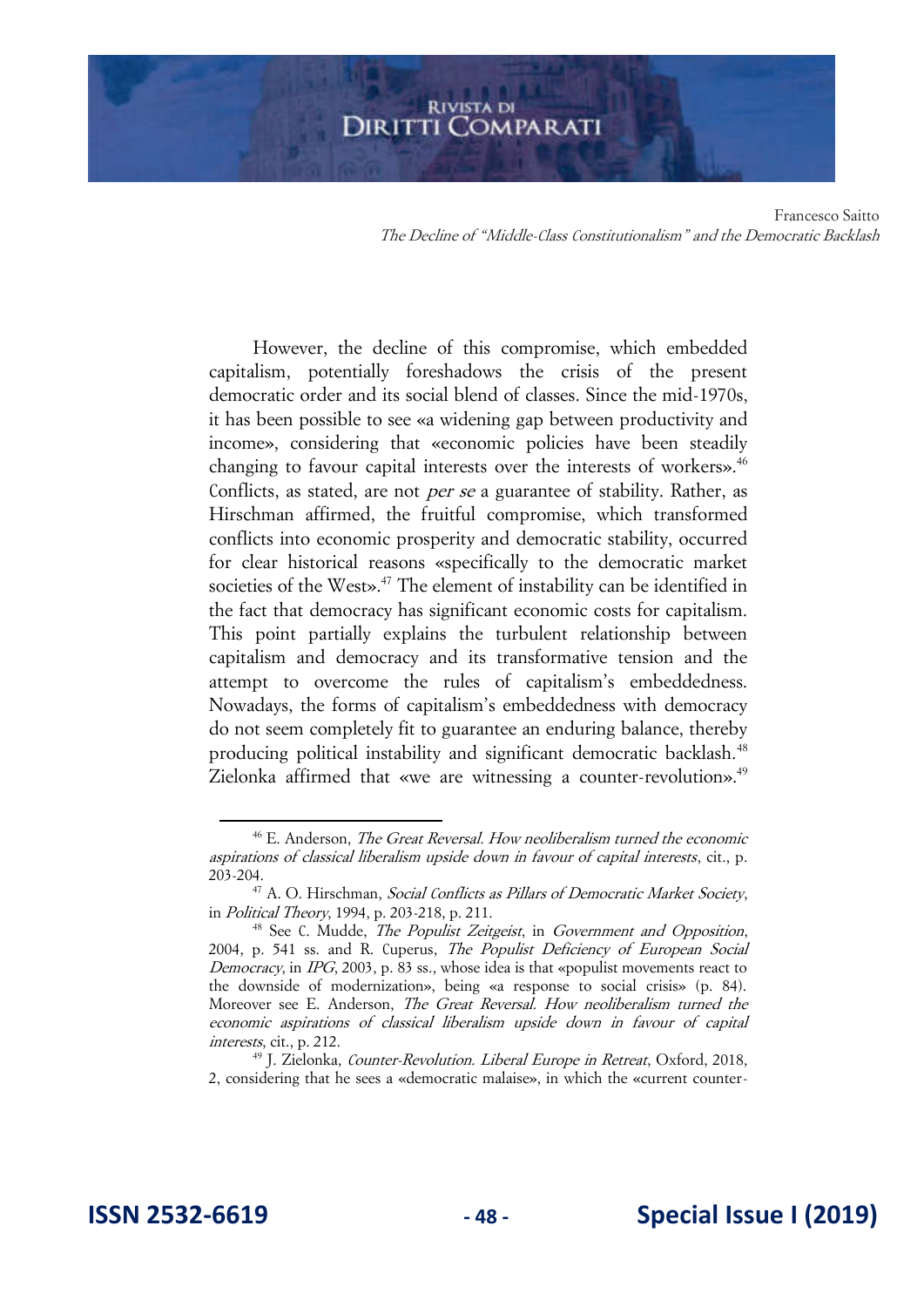Francesco Saitto The Decline of "Middle-Class Constitutionalism" and the Democratic Backlash

According to Aron, «causes of a slowdown of economic growth are at least partially related to political democracy»,<sup>50</sup> considering that «an efficient economy is not necessarily a just economy» and «a just distribution of goods does not necessarily guarantee the most rapid growth».<sup>51</sup> That is the reason capitalism can be considered potentially incompatible with democracy.<sup>52</sup>

Capitalism and democracy, after all, do not have the same purpose:<sup>53</sup> capitalism's main aim is to accumulate wealth in favour of the owners of means of production, theoretically without taking into consideration the welfare of the working class, rather trying to extract surplus value as far as it is possible. Conversely, the regulative, for example partially governing industrial relations, and redistributive efforts of the state are mainly focused on creating political stability by reducing economic inequality and on fostering the best environment to allow each person to follow his/her own beliefs. From this perspective, the market should be considered a tool to realize, enhance and improve the people's emancipation process and not as an ends in itself.

revolutionary movement» reacts to the crisis of the «institutional pillars of liberal democracy» (p. 37).

<sup>50</sup> R. Aron, La società industriale, cit., p. 265.

 $51$  R. Aron, *La società industriale*, cit., p. 67.

 $52$  See W. Merkel, Is Capitalism Compatible with Democracy?, in Zeitschrift für vergleichende Politikwissenschaft, 2014.

 $\frac{53}{10}$  W. Streeck, *How will Capitalism End?*, Verso, London 2016 and Id., Gekaufte Zeit. Die vertragte Krise des demokratischen Kapitalismus (2013), it. trans. Tempo guadagnato. La crisi rinviata del capitalismo democratico, Milano, 2013. Moreover, R. B. Reich, Come salvare il capitalismo, cit., passim.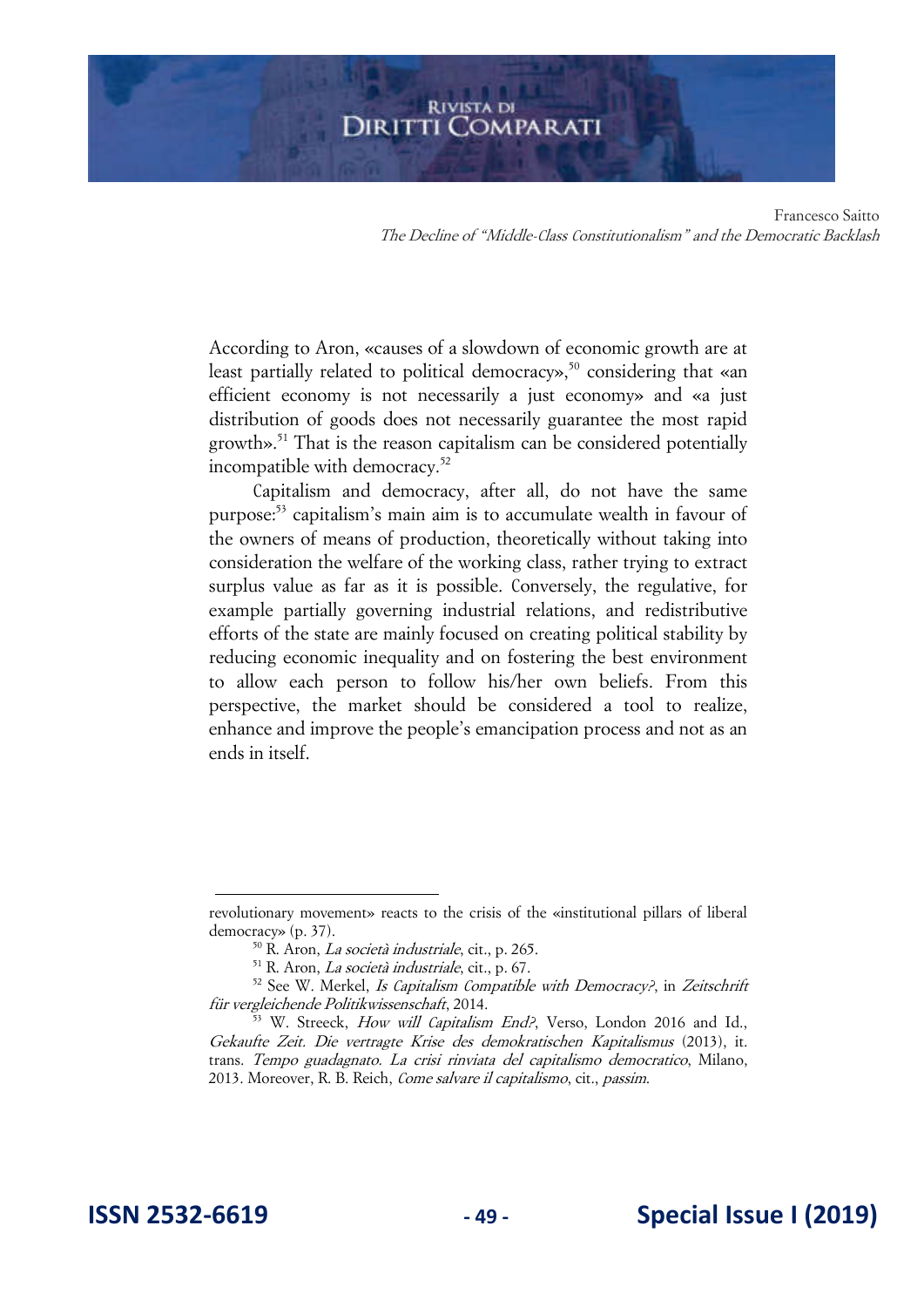Francesco Saitto The Decline of "Middle-Class Constitutionalism" and the Democratic Backlash

# 5. A new Gilded Age and the democratic backlash: is an elephant part of the solution or part of the problem?

It has been said that for a short period after World War II until the Seventies, $54$  in a geographically limited section of the globe, the compromise between capitalism, with its structural economic inequality, and democracy, characterized by political equality, found a balance. Increasing equality of economic living conditions represented something new and unprecedented, at least in Europe, fostered by a not always orthodox, or at least sincere, application of the Keynesian doctrine of full employment at the national level and a precarious economic international order, based on the rules decided at Bretton Woods. Just a few years before, at the end of the nineteenth century, the United States and Europe had experienced the period during which inequalities spread at the highest rate. This epoch, when the liberal order suffered the crisis of the so called laissez-faire doctrine and begun its overturn,<sup>55</sup> is known as the *Gilded Age*,<sup>56</sup> when antitrust regulation was still perceived as an «embarrassing dilemma».<sup>57</sup>

Since the 1970's, however, there has been another shift towards inequality. According to Paul Krugman, reviewing Piketty's

<sup>54</sup> A. O. Hirschman, Social Conflicts as Pillars of Democratic Market Society, cit., p. 214-215 acknowledges the capacity to govern conflicts especially in the socalled "Thirty Glorious Years"

<sup>&</sup>lt;sup>55</sup> See K. Polanyi, *The Great Transformation* (1944), it. trans. *La grande* trasformazione, Torino, 2010. On Polanyi's work, recently, see F. Block, M. R. Somers, The Power of Market Fundamentalism, Cambridge, 2014. Moreover, see J. M. Keynes, The End of Laissez-faire (1926), London, 1927.

<sup>&</sup>lt;sup>56</sup> See M. Twain, *The Gilded Age* (1873), it. trans. *L'età dell'oro e altri* racconti, Roma, 1954.

 $57$  E. S. Corwin, *The Twilight of the Supreme Court* (1934), Londra, 1937, p. 39.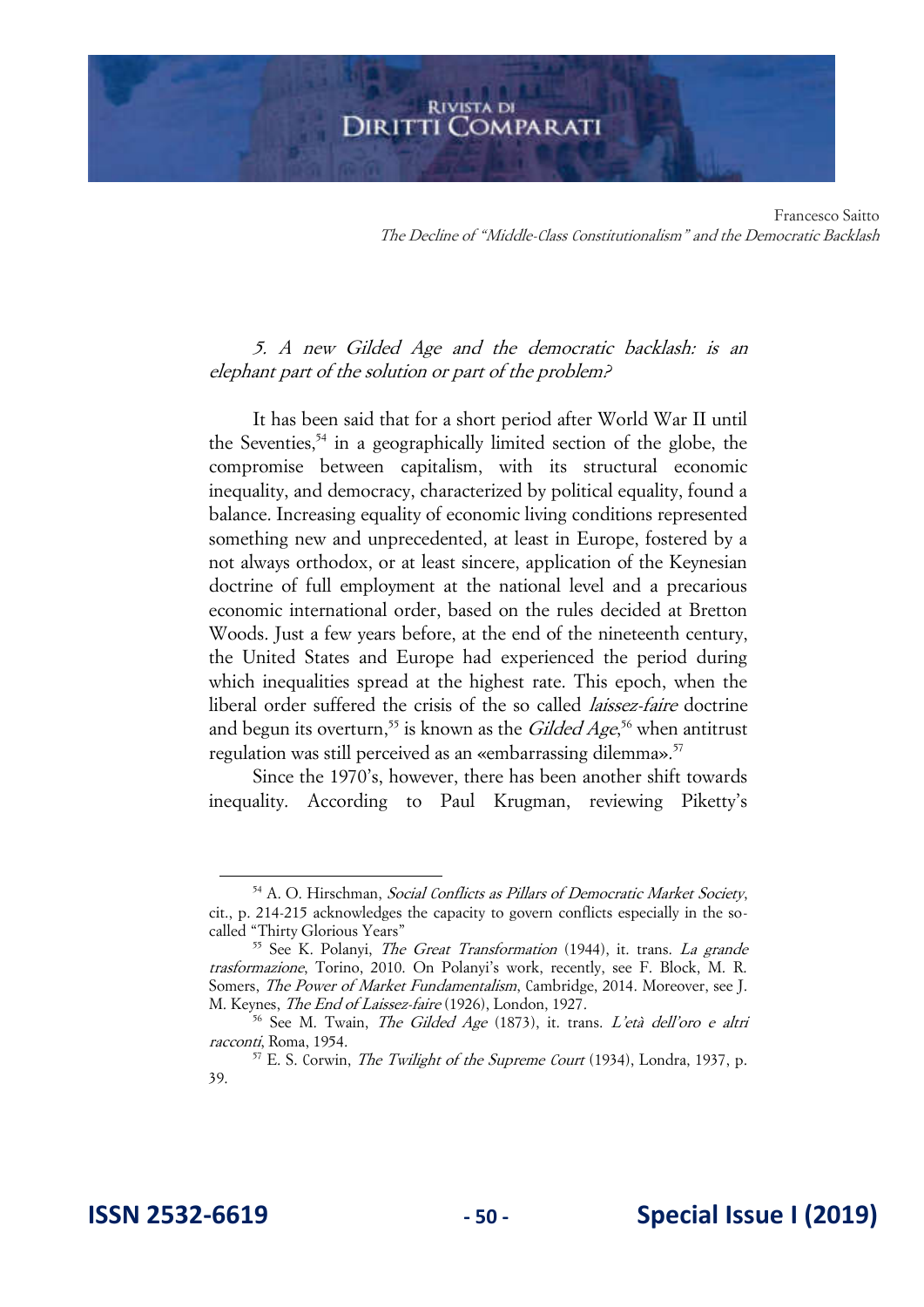bestseller,<sup>58</sup> looking at long-term trends in inequality, it is now possible to «talk of a second Gilded Age».<sup>59</sup> Elizabeth Anderson sees a new «subversion of classical liberalism» similar to that of the nineteenth century.<sup>60</sup> In fact, at the national level, in western countries inequality is exponentially increasing once again and the democratic promise to embed capitalism is becoming a Chimera.<sup>61</sup> To sum up, even if the idea of middle class may differ between Europe and the United States, first of all due to the different role of the welfare state on the two side of the Atlantic Ocean, generally it may be said that in developed western countries, the middle class «is losing ground».<sup>62</sup>

In a similar way, Saskia Sassen underlines how since the Eighties a new kind of capitalism based on finance, and characterized by a higher destructive potential than the former, arose. More specifically, it imposed a new "age of extraction", bringing with it new forms of economic and social marginalization and new menaces to the

<sup>58</sup> T. Piketty, Le capital au 21. Siècle (2013), it. trans. Il capitale nel XXI secolo, Milano, 2015.

 $^{59}$  P. Krugman, *Why we're in a New Gilded Age*, in *The New York Review of* Books, 2014 (https://www.nybooks.com/articles/2014/05/08/thomas-piketty-newgilded-age/)

 $^{60}$  E. Anderson, *The Great Reversal. How neoliberalism turned the economic* aspirations of classical liberalism upside down in favour of capital interests, cit., p. 207 ss.: «Neoliberal policy, far from returning to classical liberal ideas of the  $17<sup>th</sup>$ and 18th centuries, is actually just bringing us back to the 19th century reversal of classical liberalism» (p. 211).

 $<sup>61</sup>$  See T. Piketty, *Il capitale nel XXI secolo*, cit., *passim* and A. B. Atkinson,</sup> Inequality (2015), it. trans. Disuguaglianza, Milano, 2015.

 $62$  See: Pew Research Center, *The American Middle Class is Losing Ground* (9/12/2015): [http://www.pewsocialtrends.org/2015/12/09/the-american-middle](http://www.pewsocialtrends.org/2015/12/09/the-american-middle-class-is-losing-ground/)[class-is-losing-ground/.](http://www.pewsocialtrends.org/2015/12/09/the-american-middle-class-is-losing-ground/) See moreover C. Guilluy, La società non esiste. La fine della classe media occidentale (2018), it. trans. No Society. La fin de la classe moyenne occidentale, Roma, 2019.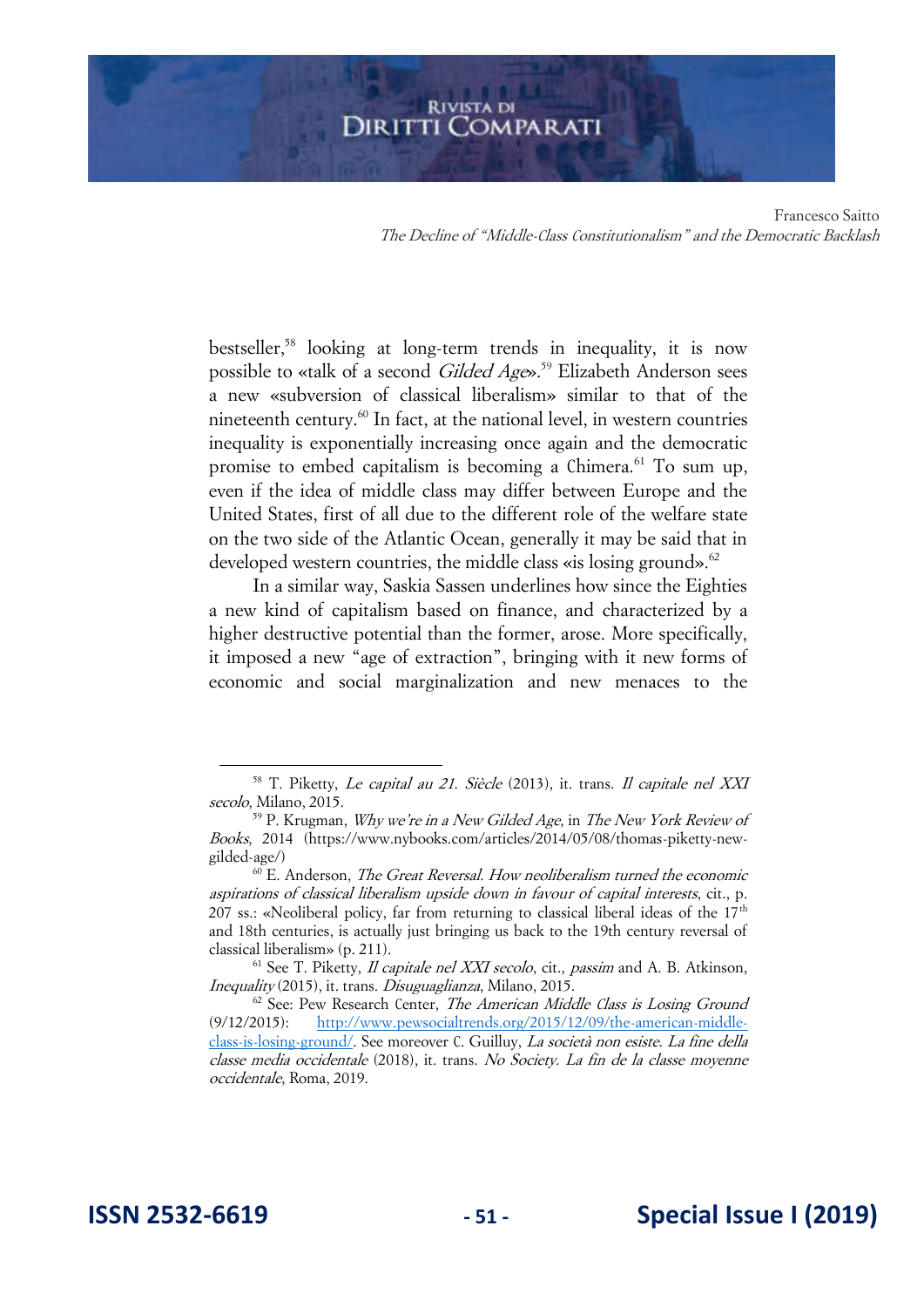environment. $63$  It is interesting to note that according to some scholars, the United States Constitution has been conceived since the beginning as a «Middle-Class Constitution», affirming coherently that «the number one threat to American constitutional government today is the collapse of the middle class». $64$  This is a problematic development with significant implications.

However, in the last twenty years, something interesting has been happening and this development requires us to analyse problems related to inequality not only from a national perspective. Branko Milanović explained that worldwide, the patterns of wealth distribution processes are following different logic. For years, the fight against poverty in the southern and eastern regions of the world and the fight against economic instability have been clear political commitments, if not always successfully resolved, of several international organization.<sup>65</sup> Nevertheless, focusing on the per capita

 $63$  See S. Sassen, *Espulsioni e complessità nell'economia globale*, cit., p. 7 ss.: «what is usually referred us as economic development has long depended on extracting goods from one part of the world and shipping them to another. Over the past few decades this geography of extraction has expanded rapidly, in good part through complex new technologies, and is now marked by even sharper imbalances in its relation to, and use of, natural resources» (p. 19).

<sup>&</sup>lt;sup>64</sup> G. Sitaraman, *The Crisis of the Middle-Class Constitution*, New York, 2017, 3. According to Sitaraman, who defines the middle class that «group of people who aren't extremely rich or extremely poor» (p. 13), the United States Constitution is not based like European Constitutions on a «class warfare Constitution», considering «class conflict» as something «inevitable» (p. 4). Rather, the United States Constitution since the beginning «assumes relative economic equality in society; it assumes that the middle class is and will remain dominant» (p. 4). From an economic perspective, see R. J. Gordon, Rise and Fall of American Growth, Princeton-Oxford, 2016.

 $65$  See, on this topic, J. Sachs, The End of Poverty. Economic Possibilities for Our Time, London, 2005 who affirms, examining how «extreme poverty can be ended not in the time of our grandchildren, not in *our* time» (p. 3; p. 226 ss.), that «the key factor of modern times is not the transfer of income from one region to another […]. This is not to say that the rich are innocent of the charge of having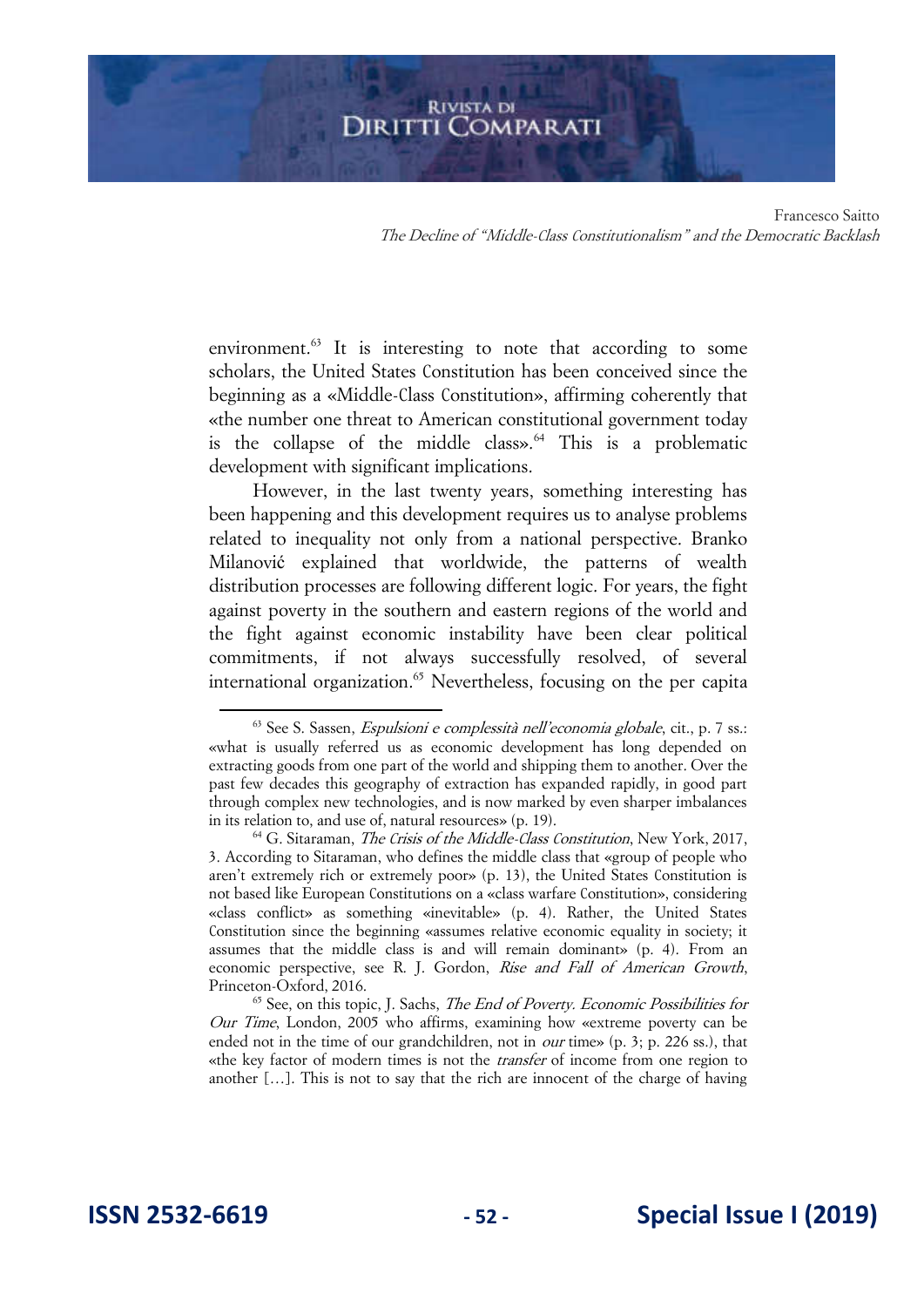index, Milanović demonstrates, drawing an elephant to do so, that in recent years, globalization has improved the living conditions of millions of people in emerging economies. However, at the same time, it has lowered the standards of the western middle classes. Specifically, the trunk of the elephant indicates that simultaneously a worldwide emerging 1% is getting even richer.



This peculiar effort to take into consideration economic relationships between the northern and southern regions of the world, analysing per capita income, may help to understand a backlash on economies and, therefore, on democracies of western industrial states. It is possible to see, on one side, even though poor countries are still economically very far from rich ones, that a new global middle class in

exploited the poor. They surely have […]. However, the real story of modern economic growth has been the ability of some regions to achieve unprecedented long-term increases in total production […]» (p. 31). For a different and critical perspective, and against this vision, see J. Hickel, *The Divide*, cit., *passim.* 

<sup>66</sup> B. Milanović, "Global Inequality: A New Approach for the Age of Globalization", it. trans. Ingiustizia globale, Roma, 2017.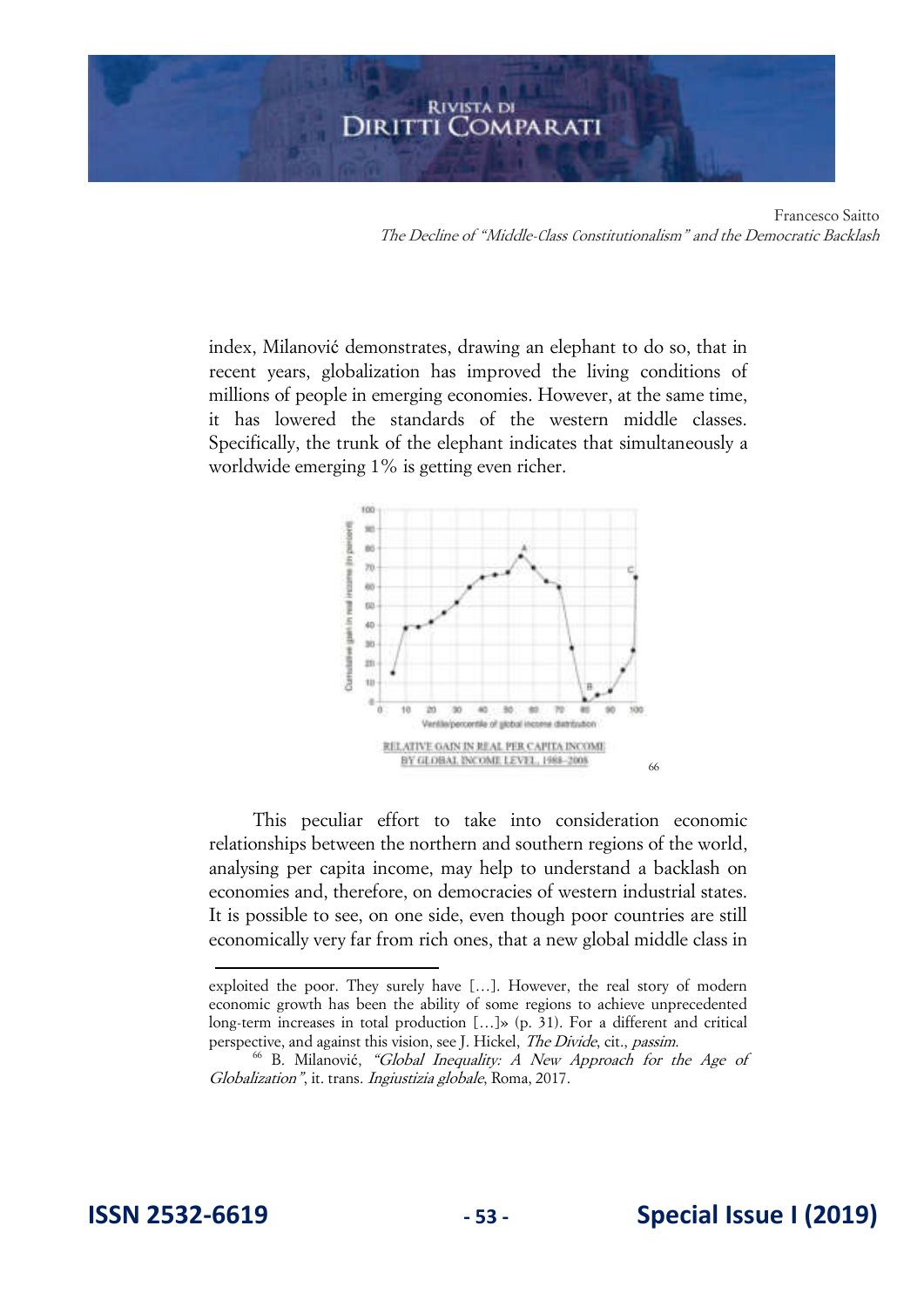the southern countries of the world has gradually been emerging, claiming a fairer global distribution of riches, a clearer political selfdetermination, and the end of any forms of neo-colonialism (via exploitation of natural resources). On the other side, it is also clearly evident, however, that a new process of «exclusion» of a large number of people is occurring, while at the same time a process of dangerous concentration of global wealth is being denounced.<sup>67</sup>

Looking at this complex scenario, in recent years, the Rawlsian conception of tolerable economic inequality has been criticized, considering the so-called "double-standard" to be a morally weak argument.<sup>68</sup> A new perspective on how to deal with forms of "economic imperialism" towards the southern regions of the world has progressively gotten more attention.<sup>69</sup> This trend cannot be underestimated and must be taken into consideration when addressing inequality as a global constitutional challenge. In a globalized, and in fact, highly economically integrated, world, the paths of inequality are changing, and, at least apparently, they cannot be analysed only by comparing national GDPs.

 $67$  See again S. Sassen, *Espulsioni e complessità nell'economia globale*, cit., passim: «My thesis is that we are seeing the making not so much of predatory elites but of predatory "formations", a mix of elites and systemic capacities with finance a key enabler, that push toward acute concentration», while «inequality, if it keeps growing, can at some point be more accurately described as a type of expulsion» (p. 20).

<sup>&</sup>lt;sup>68</sup> See T. Pogge, *Moral Universalism and Economic Justice*, in *Politics*, Philosophy and Economic, 2002, p. 29-58

 $\overrightarrow{69}$  On the concept of "accumulation by dispossession", see D. Harvey, The New Imperialism (2003), Oxford, 2005, p. 137 ss. See moreover, Id., The Condition of Postmodernity (1990), it. trans. La crisi della modernità, ilSaggiatore, Milano, 2015.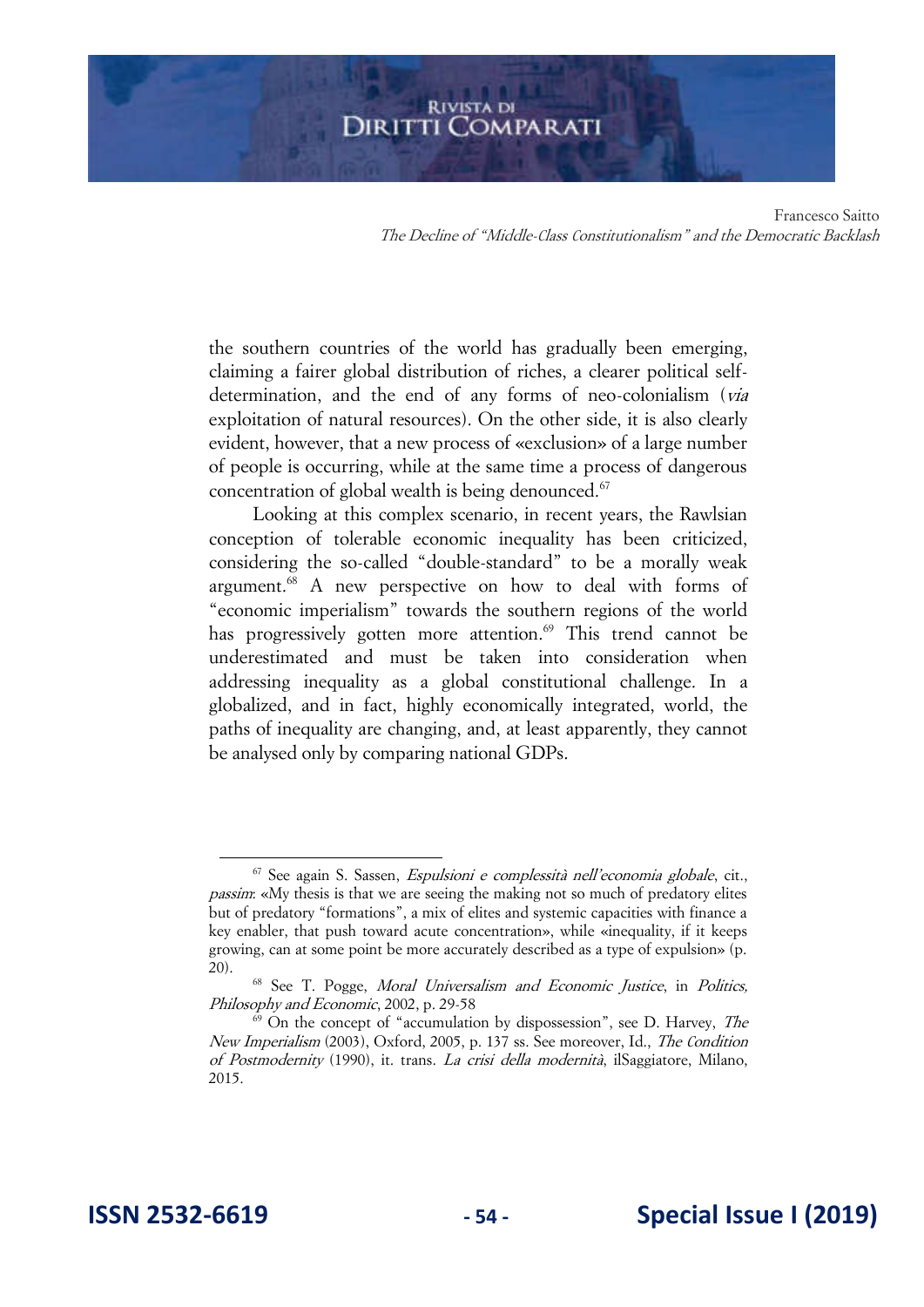Traditionally, the new global balance that arose with the fall of Bretton Woods had dragged down the western "fiscal state".<sup>70</sup> A new process began: the state tried to cope with a chronic insufficiency of money to finance the general welfare through indebtedness (the "debt state"), opening the door to a new threat of instability due to default risk, and thereby weakening the democratic process (the "consolidated state"), $^{71}$  whose crisis, in the southern regions of the world and in Europe as well, had been mainly managed through economic austerity.<sup>72</sup>

In the new context, democracy and popular sovereignty seem to be practically limited not only by traditional Madisonian checks and balances, but also by external technical oversight, apparently lacking any popular political legitimation (external and internal investors). This is why economic inequality must inevitably be considered a global political problem and thus a constitutional challenge from different points of views. Within this framework, according to Rodrik's trilemma (the so-called impossibility theorem), nation state, democracy, and perfect economic globalization cannot be combined.<sup>73</sup>

It is hard, logically fallacious, and probably anachronistic to think that something exceptional in global history such as the "Thirty Glorious Years" can come back. Democracy and capitalism cannot have the same form of embeddedness that they used to have in the future. Democracy and capitalism, after all, are historical phenomena that can be substituted with new forms of political and economic coexistence. From this point of view, the European Union,

<sup>&</sup>lt;sup>70</sup> See C. B. Macpherson, *The Life and Times of Liberal-Democracy* (1977), Don Mills 2012, p. 92.

<sup>&</sup>lt;sup>71</sup> See W. Streeck, How will Capitalism End?, cit., passim.

<sup>72</sup> M. Blyth, Austerity. The History of a Dangerous Idea (2013), Oxford, 2015.

<sup>&</sup>lt;sup>73</sup> See D. Rodrik, *The Globalization Paradox* (2011), it trans. *La* globalizzazione intelligente, Roma-Bari, 2015.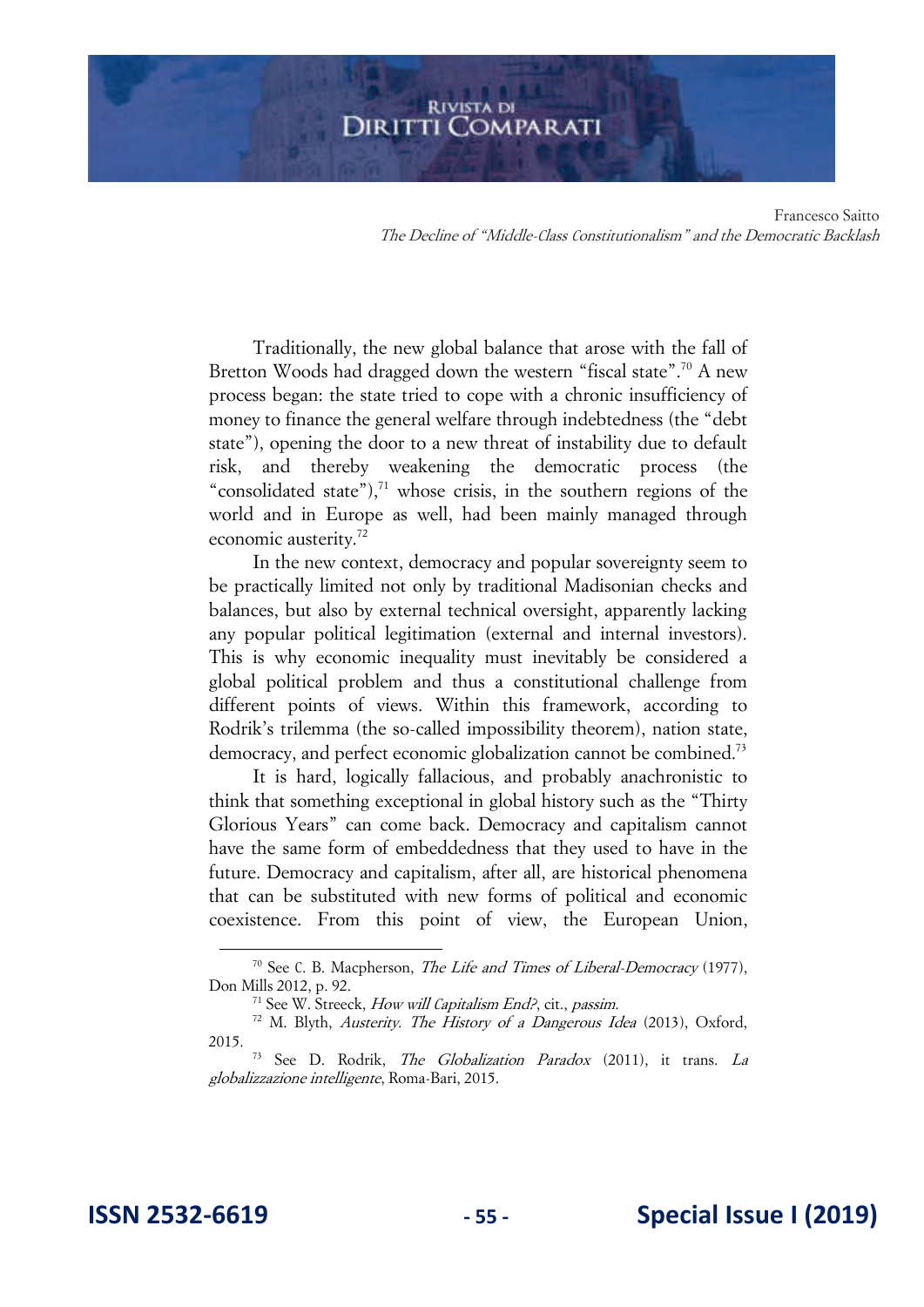notwithstanding its present malaise, seems an interesting experiment.<sup>74</sup> As a matter of fact, the European Union imposes reflection on the transformation of the traditional concept of the nation-state into a new form of state: the member state. It is a gamble, whose goal is paradoxically to rescue the nation-state from itself,<sup>75</sup> limiting national sovereignty to preserve democracy and shaping a new form of a regulated "economic cosmopolitanism".<sup>76</sup> The European Union could foster, for instance, in the future a fairer taxation at the European level, as Piketty recently proposed in a comparison with the French situation in the aftermath of the Revolution.<sup>77</sup>

A new economic order, not yet precisely determined, is threatening the old (im)balance. If the aim of western countries is to defend liberal democracy and its features, economic inequality must be fought and social conflicts should be employed in a constructive, rather than self-destructive, manner. However, this process must be seen from a more comprehensive point of view, if possible even globally, again contrasting the «reversal of priorities from labour to capital»<sup>78</sup> searching for a new (temporary) balance.

<sup>&</sup>lt;sup>74</sup> See J. Zielonka, *Counter-Revolution. Liberal Europe in Retreat*, cit., spec. p. 99 ss. and D. Chalmers, M. Jachtenfuchs, C. Joerges (eds.), The End of Eurocrats' Dream, Cambridge, 2016.

<sup>&</sup>lt;sup>75</sup> A. S. Milward, *The European Rescue of the Nation-State*, London, 1994. See, for an historical perspective, T. Judt, *Postwar. A History of Europe Since 1945* (2005), it. trans. Postwar. La nostra storia 1945-2005, Roma-Bari, 2017.

<sup>76</sup> C. J. Bickerton, European Integration. From Nation-States to Member States, Oxford, 2012.

 $77$  See T. Piketty, 1789, le retour de la dette, in Le Monde, 15.1.2019 (http://piketty.blog.lemonde.fr/2019/01/15/1789-le-retour-de-la-dette/).

 $78$  E. Anderson, *The Great Reversal. How neoliberalism turned the economic* aspirations of classical liberalism upside down in favour of capital interests, cit., p. 212.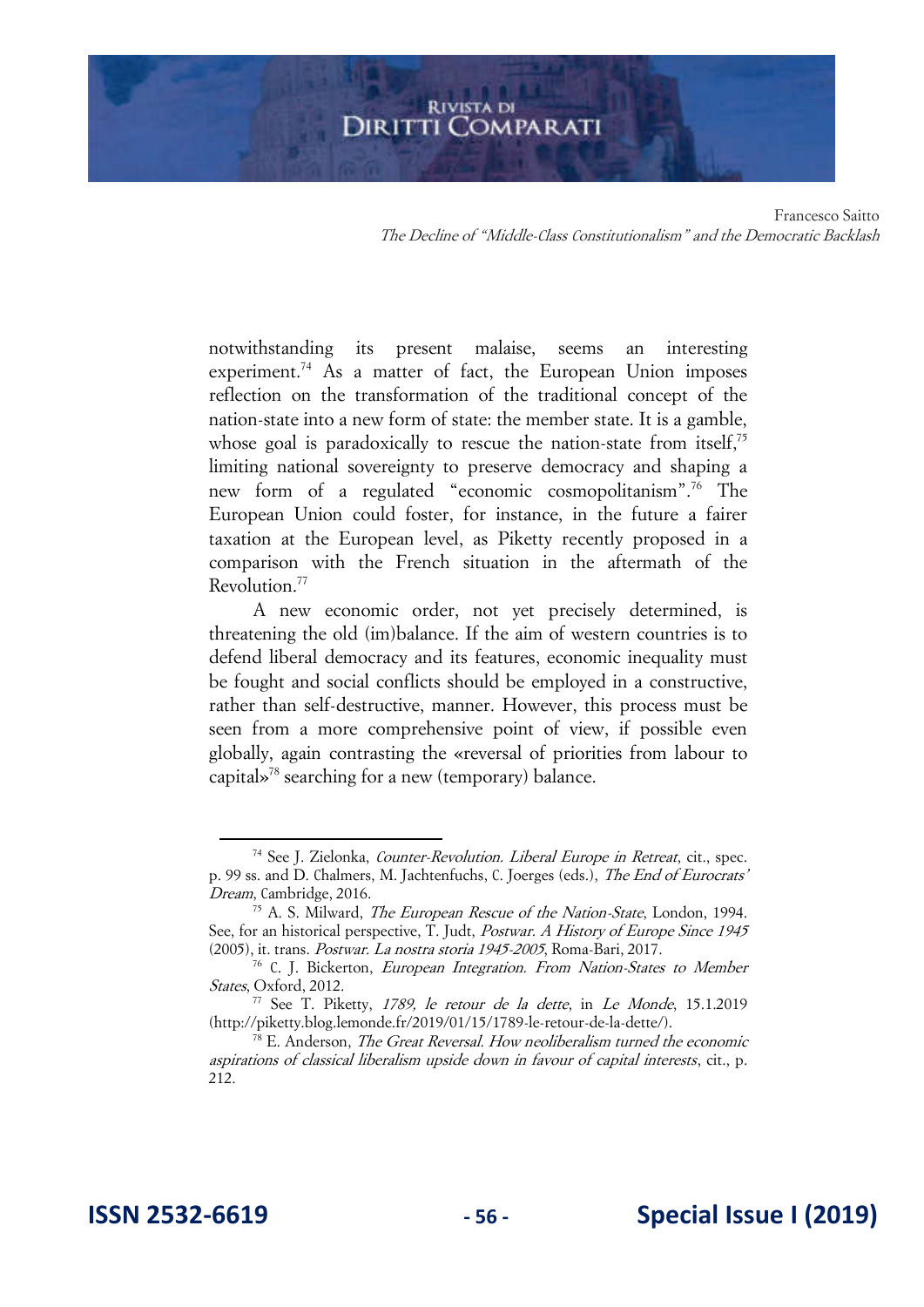Francesco Saitto The Decline of "Middle-Class Constitutionalism" and the Democratic Backlash

According to Walter Scheidel, the only real "Great Levelers" are wars and other forms of shocks<sup>79</sup>. Fearing this outcome, working on a new global, or at least regional, solidarity, for example at the European level, is a necessity. However, it is essential to govern instability and foster a new balance between capitalism and liberal democracy. Without political stability and a sound middle class, open to the flows from the bottom and the top, the Tocquevillian democratic "great experiment" risks having to surrender.

Greedy capitalism is not compatible with global democratic "middle-class constitutionalism", and thus, with liberal democracy. Unfortunately, this is no longer just a national problem, but a global constitutional challenge, as we are coping with scarce resources and facing a deep transformation of capitalism as a method of production.

Abstract: Western liberal democracies are nowadays experiencing the decline of "middle-class constitutionalism". A growing economic inequality is threatening the contemporary constitutional state and its political stability, eroding social homogeneity considered by Hermann Heller to be a necessary feature for a sound democracy. This process has significant democratic backlashes and political implications. Looking in historical and comparative perspectives at the dynamic balance between economic inequality and political equality, this article is mainly focused on the complex attempt to find a new form of capitalism's democratic embeddedness within the new global context.

<sup>&</sup>lt;sup>79</sup> W. Scheidel, *The Great Leveler. Violence and the History of Inequality* from the Stone Age to the Twenty-first Century, Princeton-Oxford, 2017. According to Scheidel, the "four horses" which have the capacity to defeat inequality are war, revolution, collapse, and plague. His research plan is to establish whether «great inequality has ever been alleviated by without great violence» (p. 22).